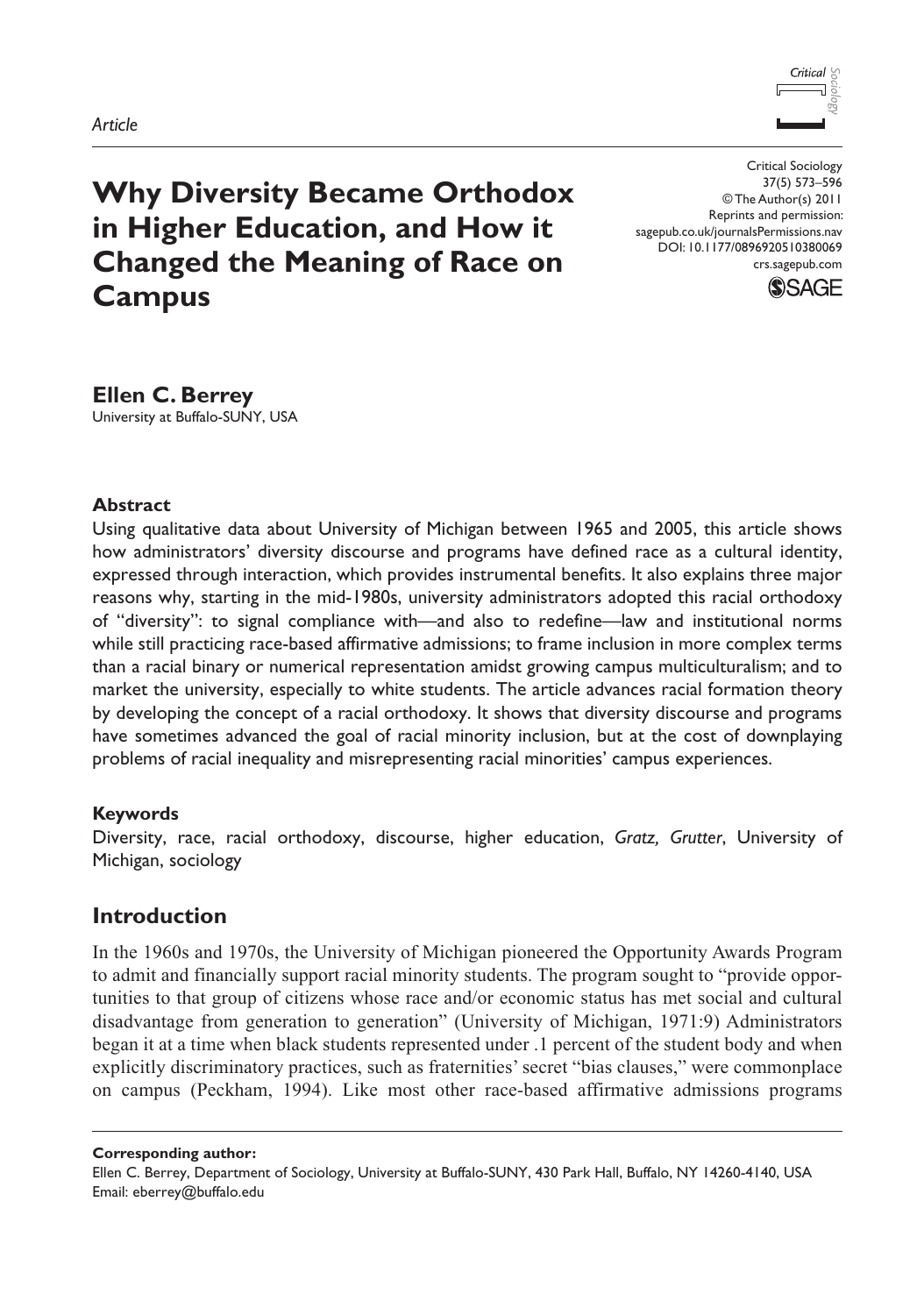(Skrentny, 2002), the Opportunity Program focused on "minorities," most notably poor black students from Detroit, and used their numerical representation as a barometer of success.<sup>1</sup> University officials rationalized affirmative admissions as compensation for racial discrimination in society, citing such rationales as "improving the position of black students as well as that of other minority and disadvantaged groups," and "correcting social wrongs" (e.g., University of Michigan Board of Regents, 1970:391-4). This rhetoric on remedying racial and economic disadvantage and the programmatic focus on African-American students, together, constituted the university's color-conscious approach to race at the time.

By the late 1980s, university administrators had adopted an expansive discourse on "diversity." They still supported programs targeted to students of color, although they expanded the scope of such programs. Moreover, they changed their racial rhetoric and their rationale for supporting inclusion, no longer emphasizing minority students or disadvantage. In the 1987 undergraduate view book—that glossy publication distributed to potential applicants—the opening letter from university president Harold Shapiro states:

The University of Michigan is committed to being a racially, ethnically, and religiously heterogeneous community. This commitment stems from many sources, including the conviction that such diversity is essential to creating an intellectual and social climate which promotes the freedom of thought, innovation, and creativity so fundamental to an academic community (University of Michigan, 1987:4).

Over the following fifteen years, university leaders continued to describe the campus community and the university's values in terms of diversity and to tout the instrumental benefits of diversity for learning. By the early 2000s, their diversity discourse and programs put greater emphasis on the marketable skills acquired through interacting with diverse groups, while downplaying race and racial minorities.

These changes in the university's undergraduate admissions materials and programming indicate an important shift in racial politics and racial formation. Using archival and ethnographic data on the University of Michigan-Ann Arbor (or "Michigan"), a university that has been at the center of both campus and national controversies over race, I argue that university leaders developed diversity as a centerpiece of their new, color-conscious racial orthodoxy. This racial orthodoxy treats race as one of many valued cultural identities, expressed through interaction, and as a resource that benefits everyone, not just minority groups.

This article advances critical race studies by developing the concept of a racial orthodoxy and by showing how the push for diversity communicates orthodox racial meanings.By racial orthodoxy, I mean a set of ideas, beliefs, narratives, and practices that constitute official, commonly recognized but not necessarily hegemonic—understandings of race.<sup>2</sup> In organizational contexts, a racial orthodoxy is expressed and supported by discourse—such as rhetoric, ideology, and symbols—and by strategies of organizational action and activity. The organizational norms and expectations are that organizational participants, especially leaders, will communicate this orthodoxy. A racial orthodoxy need not provide a clear prescription for how the world should work, as does a racial ideology (e.g., Bonilla-Silva, 2003a). Nor is it necessarily centrally concerned with race, as suggested by Omi and Winant's conception of a racial project (1994 [1987] for critiques, see Nagel, 1988; Bonilla-Silva, 1996). "Diversity" serves as a keyword of the modern day racial orthodoxy in many locales.

The case of "diversity" merits that we refine our theoretical constructs for analyzing race and racial formation. Moreover, such refinement is necessary for understanding racial formation in the contemporary post-civil rights period of racial reconstruction—a period when race has not necessarily been a sole or a central concern of identity politics but nevertheless merits analytic attention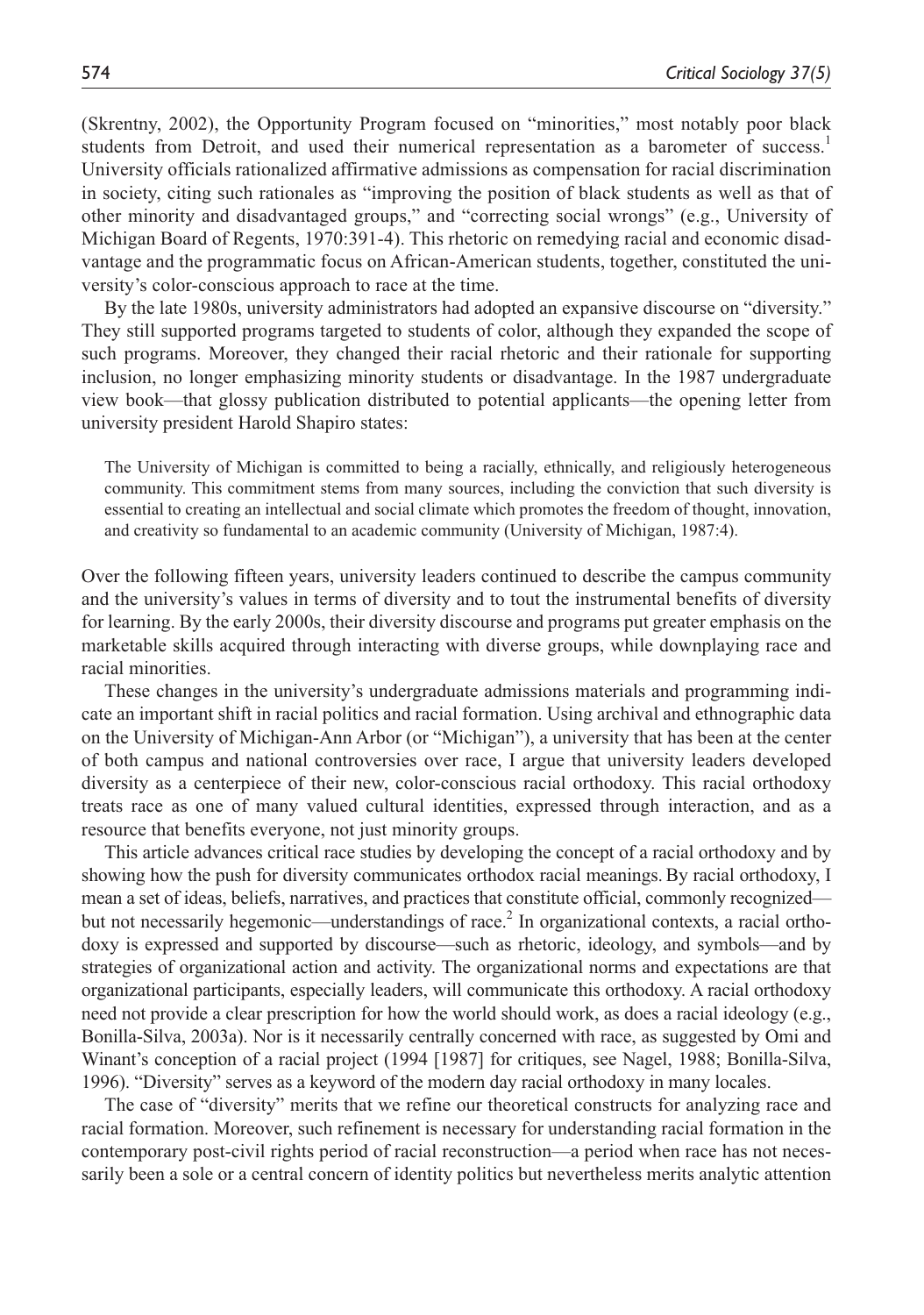and scrutiny. For example, as I elaborate below, diversity discourse and programs in some contexts are centrally concerned with race, but in other contexts they may not concern race at all and even may help to downplay problems of racial inequality. The concept of racial orthodoxy captures this mercurial, flexible dimension of racial meanings and practices. It also recognizes people's reflexivity about their reliance on such meanings and practices; supporters of a particular orthodoxy may be openly self-conscious, even critical, of the limitations of their own approach. Multiple and contradictory racial orthodoxies can coexist within the same social setting, a topic which I return to in the conclusion.

This article looks to an organizational context to understand the formulation and expression of racial orthodoxy. Organizations, like universities, play a critical role in the creation and reproduction of racial categories, racialized practices, and racism (Bonilla-Silva, 1996), although the role of organizations remained underdeveloped in critical racial studies (Staiger, 2006). In organizational contexts, racial orthodoxies are likely to be commensurate with core institutional logics.<sup>3</sup> In the case of a prestigious research university like Michigan, such logics include leadership, meritocracy, and positivist research.

At Michigan, diversity discourse and programs commonly construct race as a one of many valuable cultural identities, expressed and experienced foremost through interpersonal interactions. Much diversity rhetoric at the university rationalizes racial inclusion on the grounds that it brings instrumental pay-offs such as better learning and more marketable skills. This is a marked departure from Michigan's early Opportunity Program, one that can only be explained by locating the shift to diversity in a broader legal, organizational, and political economic context.

This article identifies three major reasons why "diversity"—and an interpretation of race as both an expression of cultural identity and a resource with widespread benefits for all—became orthodox at Michigan. Legal influences were foremost. Scholars have shown that universities adopted diversity rhetoric because of both legal precedent (e.g., Green, 2004b) and field-level pressures on university officials to signal their compliance with law and professional norms and values (e.g., Lipson, 2007; Stevens, 2007). As I elaborate below, these explanations are compelling and, in many ways, correct. However, they leave out at least two important considerations. They fail to sufficiently consider both the broader political-economic and demographic context of higher education and the myriad, everyday uses of diversity discourse and programs, other than signaling compliance or conforming to administrative values. My findings on Michigan indicate that changing demographics, the rise of identity politics, and growing neoliberal market pressures on campus also influenced administrator's widespread reliance on diversity discourse and programs.

The article begins by elaborating key features of the racial orthodoxy of "diversity." Then, I explain the three main reasons why officials adopted diversity discourse and programs starting in the mid-1980s. For each, I show how diversity discourse and programs served an important role for administrators: a strategic middle road through legal constraints, a more nuanced approach to campus inclusion than a focus on African American numerical representation, and a sales pitch to appeal to white students. Throughout, I demonstrate how diversity discourse and programs constructed the meanings of race and institutionalized related organizational practices. In the conclusion, I elaborate the implications and shortcomings of the diversity orthodoxy, and I consider the relationship between diversity and colorblindness.

### **Methods**

This article is based on my case study of race-conscious affirmative admissions at the University of Michigan-Ann Arbor and relevant controversies between 1965 and 2005. Michigan is one of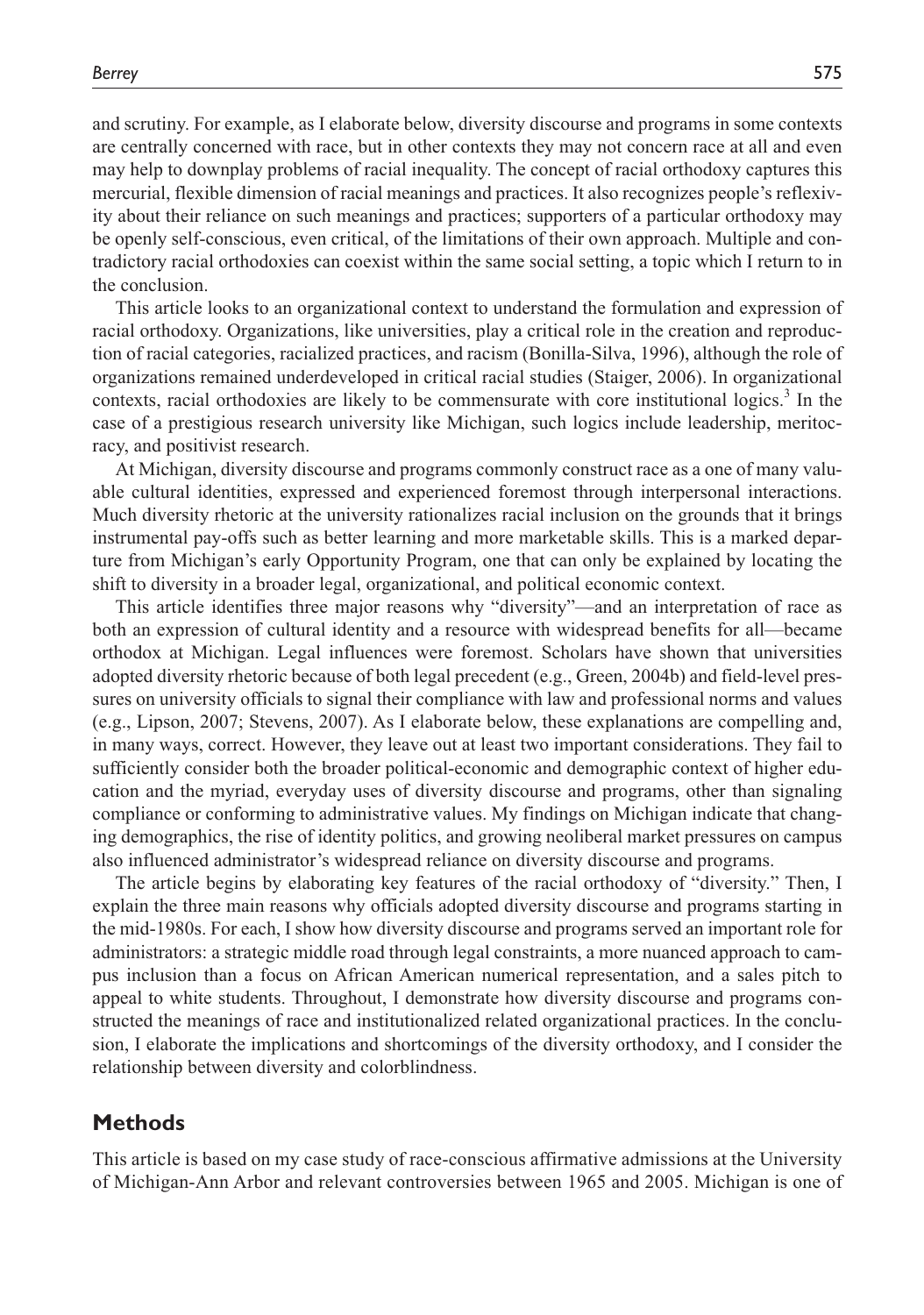the most prestigious public universities in the US. Diversity discourse and programs at Michigan are representative of other competitive universities and colleges in many respects, as elite schools often establish standards within higher education (ibid) At the same time, Michigan represents an extreme case, particularly as the defendant in *Gratz et al v. Bollinger et al and Grutter v. Bollinger et al,* two major 2003 US Supreme Court cases challenging the university's race-conscious admissions policies. By selecting an extreme case, I could collect a great deal of evidence about the phenomena that interested me and maximize the power of my observations (Stinchcombe, 2005). Here, I focus on race and undergraduate students, although issues of diversity have not been limited to either.

My primary archival sources were the viewbooks produced by the undergraduate admissions office, the office's newsletters, the university regents' meeting minutes, and other records from the university's Bentley Library. Other texts analyzed include the legal filings, campus media, and promotional materials for undergraduate admissions.

I conducted fieldwork between spring 2002 and spring 2005. I initially did participation observation of the public and political activity around *Gratz* and *Grutter*. After the Court's decisions in June 2003, I turned my attention to the undergraduate admissions office and some campus diversity initiatives. I collected these data on the university's Ann Arbor campus and in Detroit, Chicago, and Washington, D.C. I conducted 31 formal interviews and innumerable informal interviews with a cross-section of organizational participants ranging from upper-level deans to student activists. I use first-name pseudonyms unless individuals made comments on the public record or have public identities that I could not conceal.

This study is part of my larger multi-case analysis of the organizational push for diversity, a project that also includes a city neighborhood and a multinational corporation.

# **A New Racial Orthodoxy**

Between the mid-1980s and early 1990s, university leaders' made "diversity" a cornerstone of their public rhetoric on race and an organizing principle of many of their policies and programs concerned with race. In 1982, the admissions materials first noted the "incredibly diverse population" at Michigan. Quotes from white, black, and Asian students praised the "diverse student body" and the opportunity to meet people from different backgrounds. Within a few years, diversity was a core theme of these materials. The opening page of the 1986 viewbook explains:

New undergraduate students at Michigan will join a group of 22,000 young people representing a diversity of social, ethnic, and economic backgrounds, all 50 states, and more than 90 foreign countries. Minority student enrollment has grown to approximately ten percent over the past few years. Foreign students comprise more than five percent of the total enrollment (University of Michigan, 1986:3).

The university also made diversity central to Michigan's institutional identity beyond the admissions office. By 1992, the university's vision statement included the goal of being "recognized as a University that honors human diversity" (University of Michigan Office of the Provost, 2000).

Administrators' diversity rhetoric and the university's diversity programs had distinct features that differentiated them from the university's early approach to affirmative admissions, described at the outset of this article. "Diversity" was both racialized and ambiguous. The term often was synonymous with African Americans or implied students of color. Take a 1990 speech given by an admissions officer. The Office of Undergraduate Admissions was opening an adjunct office in Detroit to improve racial minority recruitment. At this time, the city was 76 percent African American, and the metropolitan region was the most racially segregated region in the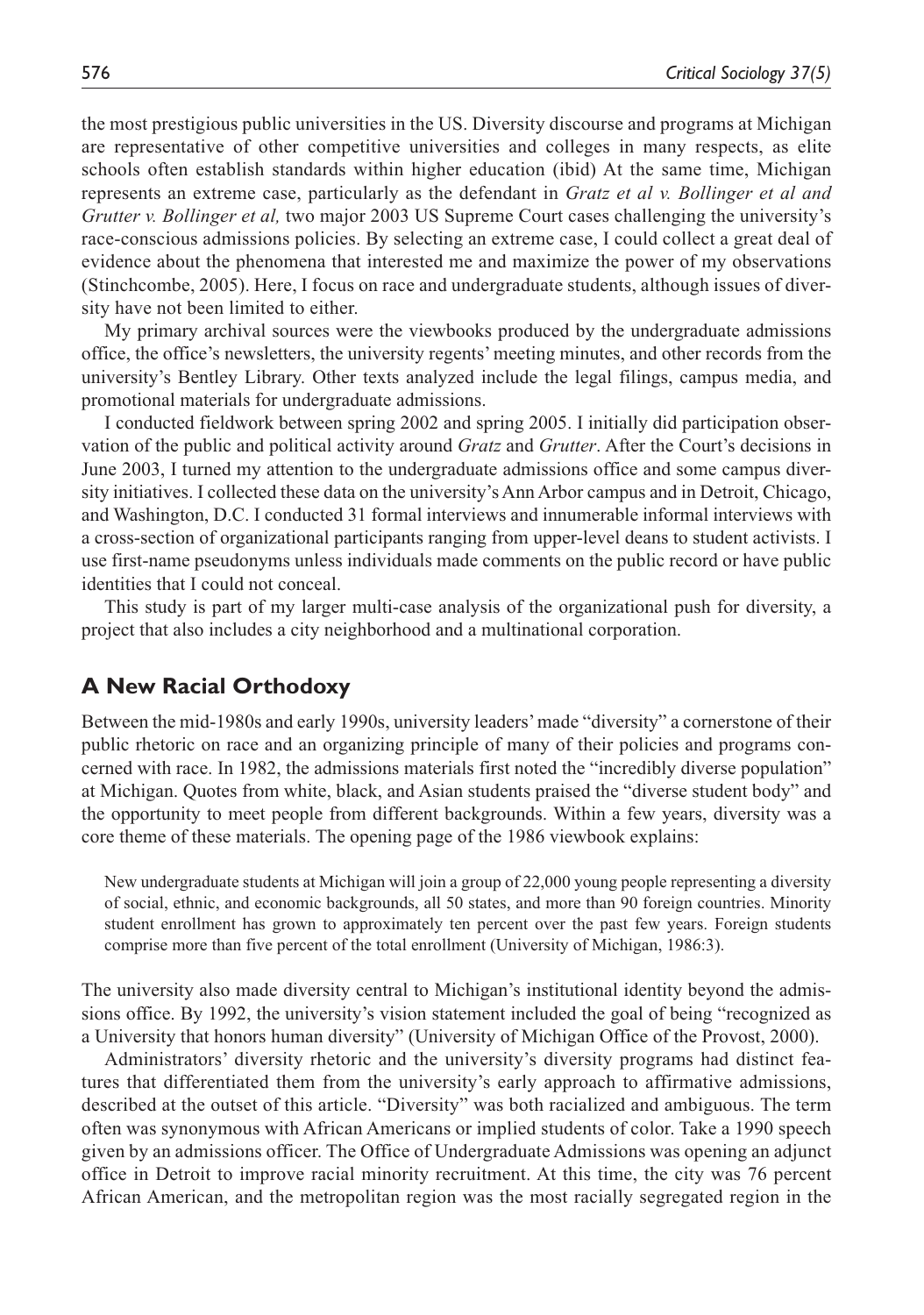country (Farley et al., 1993). At the opening ceremony, the African American woman heading the new office told 350 educators and community leaders, "'I am excited to be a part of the U-M admissions team. The commitment to meeting the goal of diversity will be realized as we all work together'" (University of Michigan Office of Undergraduate Admissions, 1990 also see Stewart and George, 1990).

"Diversity," however, did not solely refer to racial minorities; white students could be diverse as well. Administrators cited students' social differences, geographic origins, economic backgrounds, and viewpoints as other important forms of diversity. The undergraduate admissions office sponsored a High School Scholars Day in 1989 to bring in 170 top student "scholars" from non-metropolitan areas of Michigan. The office described its recruitment of these rural students, who were predominantly white (Center for Urban Studies, 2002), as "part of the effort to increase the diversity of students on campus" (University of Michigan Office of Undergraduate Admissions, 1989).

A third distinguishing feature of this increasingly orthodox approach to race on campus was its rationale. Administrators reasoned that diversity provided instrumental benefits, especially for learning. The Michigan Mandate, a major strategic plan to improve racial minority representation at the university in the late 1980s and early 1990s, was subtitled "A Strategic Linking of Academic Excellence and Social Diversity." The planning document stated:

… [F]or the University to achieve excellence in teaching and research in the years ahead, for it to serve our state, our nation, and the world, we simply must achieve and sustain a campus community recognized for its racial and ethnic diversity. But beyond this, we believe that the university has a mandate… to build a community that values and respects and, indeed, draws its intellectual strength from the rich diversity of peoples of different races, cultures, religions, nationalities, and beliefs.

The Mandate explicitly notes that the goal of addressing racial disadvantage is secondary: "In [the] future, the full participation of under-represented groups in all realms of national life will not be just a matter of equity and social justice. It will be the key to the future strength and prosperity of America*…"* In short, racial minority inclusion is valuable because it pays off, and not just for students of color.

The push for diversity entails, at once, a focus on race and a shift away from race. "Diversity" connotes racial minorities yet also is a vague, plastic referent. Diversity discourse on campus and many diversity programs use race as a modal category, but they rely on an expansive vision of difference that includes multiple categories of identity and difference. Moreover, diversity discourse and programs do not primarily define race in terms of the economic, institutional, or racial status of African Americans. They tend to define race primarily as a cultural identity of an individual or group, expressed through interpersonal interactions. In contrast to the logic of remedying racial disadvantage, which relies on a structural explanation of racial exclusion, the logic of diversity provides a cultural explanation of inclusion. Rather than emphasizing the imperative of social justice, diversity discourse and many diversity programs stress the instrumental benefits of racial identity and of interpersonal interaction along racial and other lines. And rather than prioritizing only the needs of racial minority students, diversity discourse and initiatives often incorporate, represent, and even cater to white students.

At Michigan, the adoption of diversity discourse in the 1980s was not a radical disjuncture from the recent past. In the 1970s, undergraduate admissions materials had described Michigan students as a mix, united by their shared intellectual drive. Likewise, there were important continuities with the university's criteria for affirmative admissions, especially at the undergraduate level. For example, administrators continued to rely on the numerical representation of "underrepresented racial minorities" as a key indicator of diversity and continued to use an admissions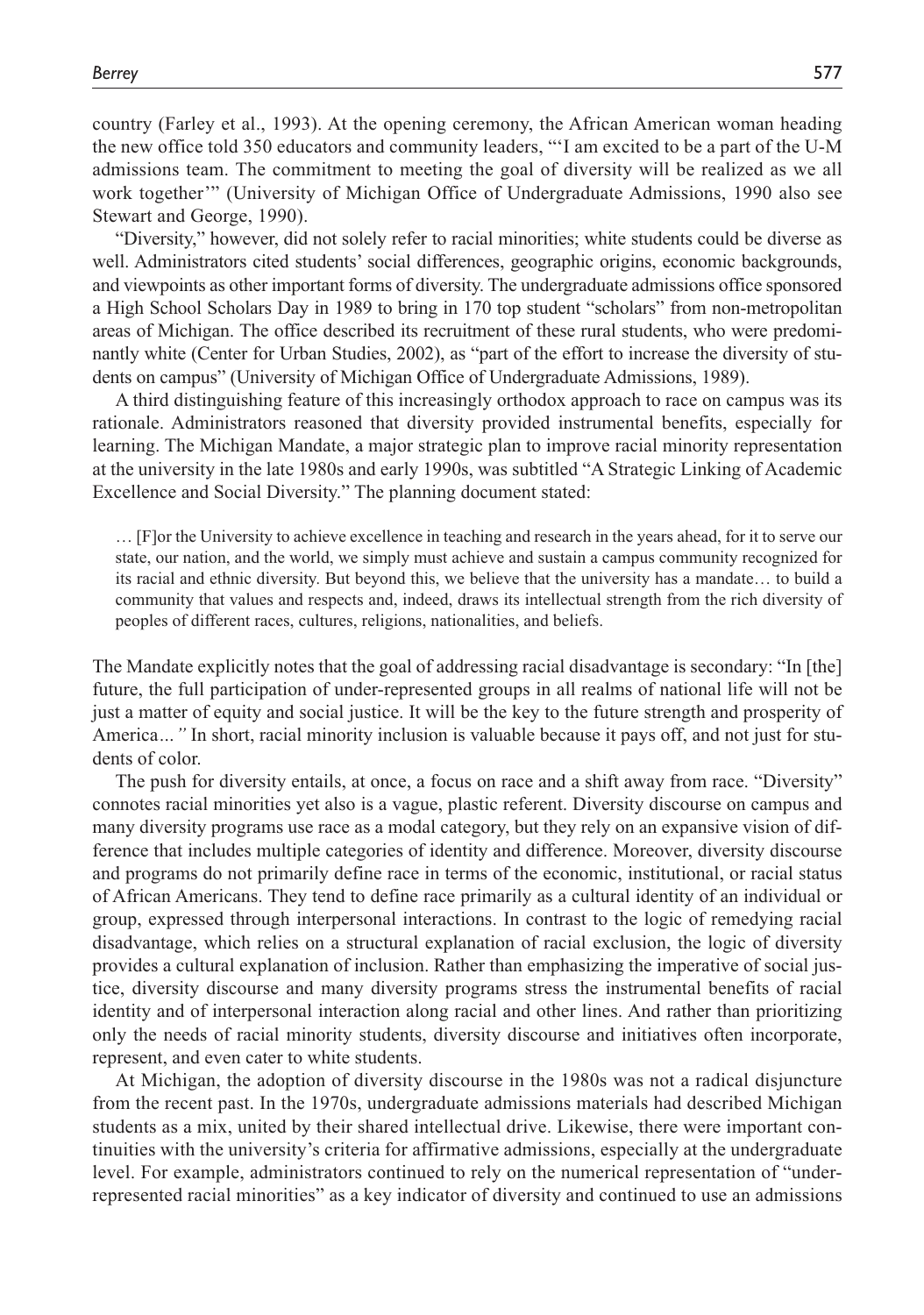policy with some measures to boost the enrollment of African American, Latino, and Native American applicants. Still, "diversity" signaled a new set of meanings in the 1980s, evident in administrators' rhetoric and many campus activities and programs. Its advocates had embraced a new racial orthodoxy, one that conceived of race as a cultural identity and that rationalized inclusion on utilitarian grounds, with benefits for all.

# **Explaining the Turn to Diversity**

University leaders at Michigan adopted diversity discourse and programs in response to law, multiculturalism, and neoliberalism, amid isomorphic pressures from peer institutions and professionals. Using both my data and existing research, I elaborate three explanations for their turn to "diversity" and its racial orthodoxy. I also draw upon ethnographic observations to demonstrate how Michigan administrators' diversity rhetoric and programs satisfied various organizational interests by defining race as an expression of cultural identity, manifest in interpersonal interactions, and by justifying racial inclusion as beneficial for all.

## *Law: Managing Legal and Political Constraints*

In the mid-1980s*,* Michigan administrators adopted diversity discourse to signal the university's compliance with law and with norms among universities and colleges, but without fundamentally changing their bureaucratic routines around admissions. At this time, university policies to accommodate racial minorities were more common but also facing greater legal restrictions and political backlash (Skrentny, 2002; MacLean, 2006). Race-based affirmative admissions policies like those at Michigan became a lightning rod in these debates. The 1978 US Supreme Court case, *Regents of University of California v. Bakke* was the first major case concerning such policies. In the 1970s, Allan Bakke, a white man and undistinguished student, applied twice to the medical school at the University of California at Davis and was twice rejected. With some support from the nascent neoconservative movement (MacLean, 2006), Bakke legally challenged the university's program that set aside 16 seats for racial minority students, out of 100 seats available.

Justice Lewis Powell's solo-authored opinion in this case codified diversity as a legal rationale for race-conscious admissions policies (Schuck, 2003; Glazer, 2005). Powell's opinion elaborated on a brief submitted by administrators from Harvard and a few other prestigious universities. He reasoned that "diversity" was a compelling governmental interest and an acceptable rationale for admissions decisions that account for race. According to Powell, institutional benefits—namely, "the robust exchange of ideas" central to the educational mission—ensue from an environment that is diverse along many dimensions. These dimensions include but are not limited to race and ethnicity.

Powell's opinion provided the first legally-sanctioned justification for race-based preferences in affirmative admissions in higher education (Harper and Reskin, 2005) and the first explicit elucidation of the benefits of diversity in higher education and the benefits for white people (Schuck, 2003). Although his statement was not the majority opinion in *Bakke,* it included the most restrictions on how race could be considered in admissions decisions, making it the safest opinion for universities and colleges to follow if they wanted to use race-conscious policies.<sup>4</sup> Powell's opinion signaled to college administrators that they could consider race in their admissions decisions within certain parameters and that they should frame their admissions objectives in terms of diversity. Administrators followed his lead. The text of Michigan's undergraduate view books in the mid-1980s, for example, began to mirror Powell's reasoning that *everyone*—not just racial minorities benefited from diversity. In his 1987 opening letter, President Shapiro notes that the university's goal was to create a diverse community "in which all may thrive."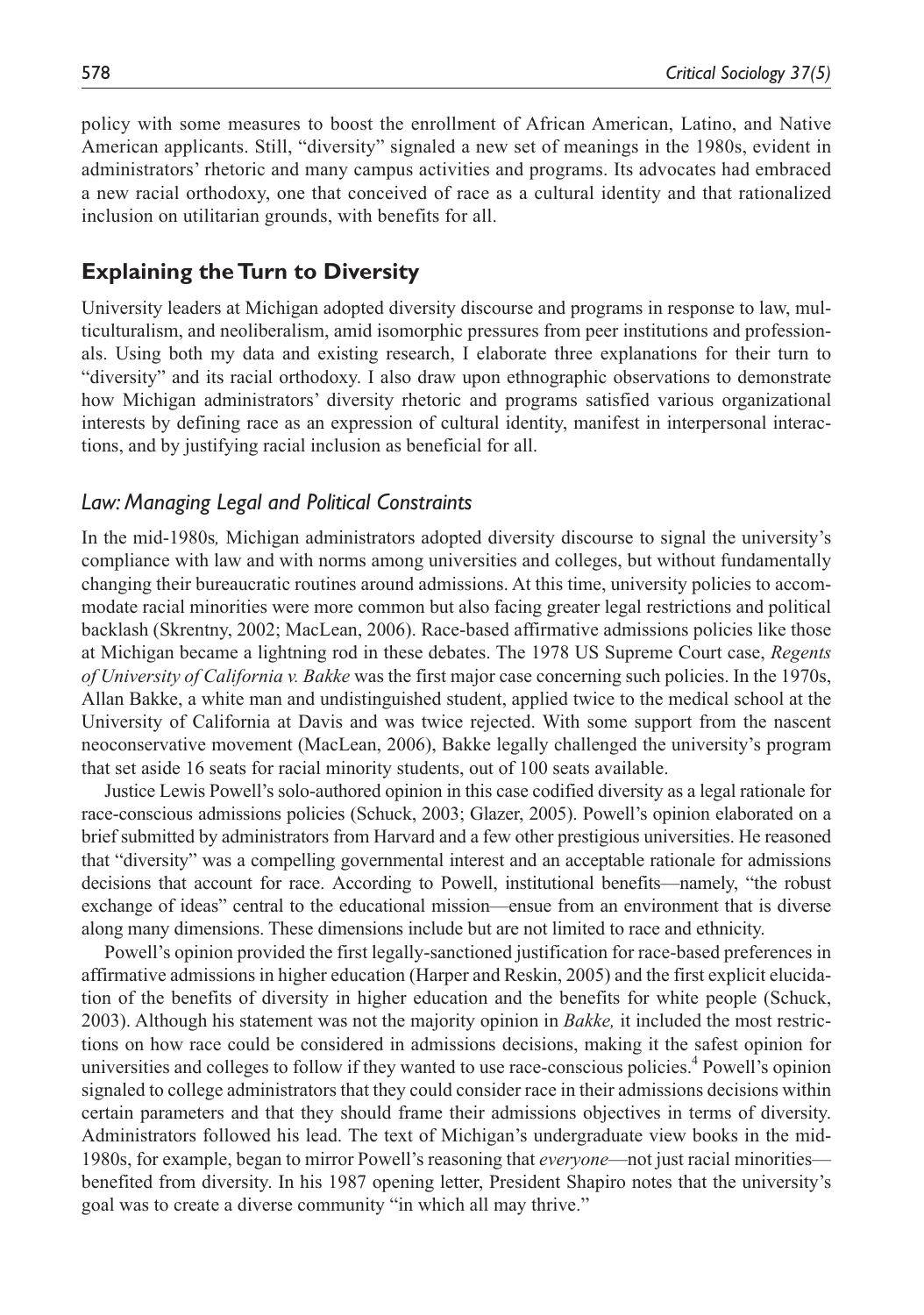Michigan administrators, like administrators elsewhere, also adopted diversity discourse in response to field-level institutional pressures and to indicate their shared norms concerning racial pluralism (Lipson, 2007; Stevens, 2007). Strong isomorphic tendencies exist among universities and colleges; as Stevens (2007:149) explains, "Instead of taking big risks through innovation, organizations more often hedge their bets through imitation. They keep their eyes on what *other*  organizations… are up to, and then model their practices in the direction of where the big players seem to be headed." The implication here is that Michigan did not just copy law. It also copied other universities.

Furthermore, officials involved in admissions, student life, and financial aid at elite universities like Michigan began to see diversity management as a strategy for institutionalizing race-based affirmative action (Lipson, 2007). They arrived at what Lipson (ibid) calls a "diversity consensus," as diversity became part of their assumed, taken-for-granted expectations. In short, they personally valued diversity, as did their professional culture. At Michigan in the mid-2000s, admissions officers frequently expressed such personal values—one African American recruiter told me that he was proud to work for an institution that stood for "excellence, diversity, and confidence"—and they referred to the ways in which trade associations representing higher education administration endorsed Michigan's admissions policies.

Although Michigan officials changed their racial rhetoric in the 1980s, they did not dramatically change the undergraduate admissions policy*.* <sup>5</sup> According to Deane Baker, a white male Republican regent who was critical of the university's policies towards people of color, the university had implemented a "'dual-track admission system'" for minority and majority applicants in the 1970s and continued to use this system through at least the mid-1980s (University of Michigan Board of Regents 1987:1096). By the mid-1990s, admissions counselors had switched to "grid systems" to evaluate applicants to the College of Literature, Science, and the Arts (LSA). These grids were uncovered and publicized by Carl Cohen, an outspoken white philosophy professor who claimed that the university used different standards to judge applications from majority (white or Asian) students and underrepresented minority (African American, Latino, or Native American) students (Cohen, 1996).<sup>6</sup> In fall 1997, after at least a year of rumors about an impending lawsuit, Michigan president Lee Bollinger oversaw the switch to the undergraduate Selection Index (University of Michigan Board of Regents, 1996:10). Underrepresented racial minority applicants to LSA could receive up to 20 additional points, out of 150 total points.

Michigan's admissions policies were legally suspect. In 1997, Michigan entered the legal spotlight when the Center for Individual Rights (CIR), a libertarian public interest law firm, filed two lawsuits on behalf of white individuals who had not been admitted to the university. The plaintiffs in *Gratz* and *Grutter* challenged Michigan's admissions policies at the undergraduate level and the law school respectively, claiming that the university's consideration of race in admissions decisions was unconstitutional. They charged that the university gave explicit racial preferences to African American, Latino, and Native American applicants without sufficient justification. *Gratz*  and *Grutter* were the first major anti-affirmative action campaign to culminate in a Supreme Court decision and thus have national implications.

CIR was part of a larger New Right movement that, reacting to civil rights gains and the growing power of women and people of color, gained momentum in the 1980s and 1990s and a foothold on college campuses (MacLean, 2006). Supported by conservative activists and government administrators, especially under the Reagan and Bush Senior administrations, this movement focused much attention on race-based affirmative action. Adherents successfully discredited the logic of remedying racial and class inequality. Groups like CIR promoted colorblindness as both a constitutional basis and an ideological rationale for dismantling affirmative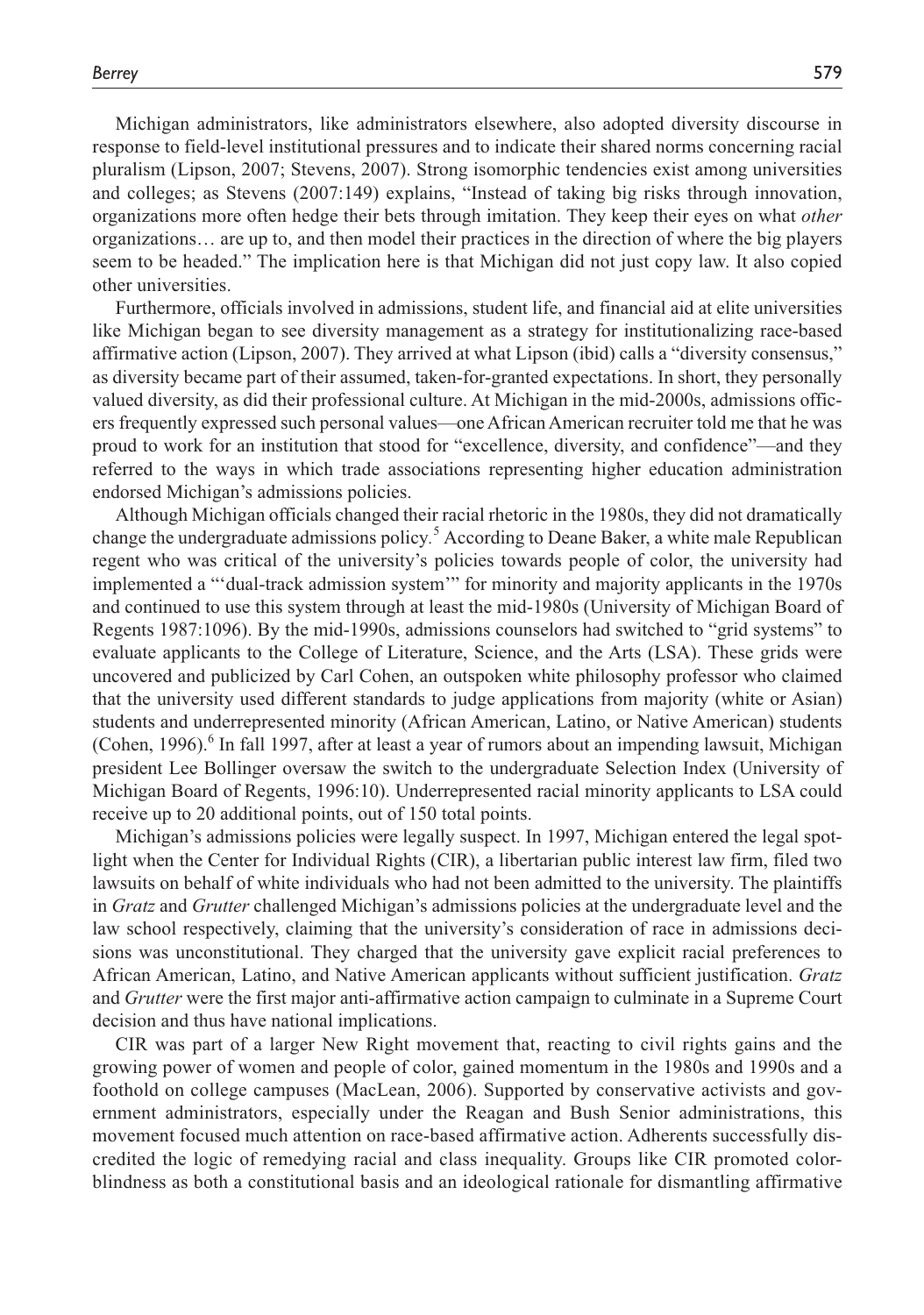action (Brown et al., 2003). CIR gained notoriety for pursuing a case that ended race-conscious admissions practices in Texas, Mississippi, and Louisiana in *Hopwood v. State of Texas* (1996) (Harper et al., 2005). In the mid-1990s, activists also began to wage successful state-level campaigns against race and gender-based affirmative action. Meanwhile, the courts were becoming more hostile to race- and gender-based integrationist policies. Such decisions as *Bakke* (1978)*, Hopwood* (1996)*,* and *Richmond v. J.A. Croson Co.* (1989) found many such programs to be "racial quotas" and limited or altogether banned them.

The *Gratz* and *Grutter* lawsuits changed how Michigan officials used diversity discourse and how they designed diversity initiatives. While defending the cases, university leaders invoked such discourse to signal their legal compliance, but they also relied on it to redefine both law and the contentious politics of affirmative admissions. As Denise Green (2004a, b) shows, university officials did not just adopt Powell's opinion as their legal defense. University executives, spokespeople, and lawyers elaborated what is now called "the diversity rationale" by supporting and drawing upon social scientific studies. Such research helped to create a body of scientific knowledge that backed their legal argument and became part of the legal record. Officials also garnered political endorsements by fostering strategic alliances with other educational institutions, corporations, military officials, politicians, and non-profit organizations. These organizations publicly supported Michigan and submitted amicus briefs that proved pivotal to the university's ultimate legal success.

In June 2003, the Court endorsed Michigan's diversity rationale. This made the cases a "victory" for the university although, as I elaborate below, the university had to change its undergraduate admissions policies. The university's use of the diversity rationale and its success at the Supreme Court had three major implications for the meaning of race on Michigan's campus and beyond. First, it codified a legal argument that, like Powell's opinion, understood diversity as including but not limited to race. This argument also specified that diversity provides demonstrable benefits for people of various racial backgrounds and for institutions writ large. Justice Sandra Day O'Connor wrote for the majority opinion in *Grutter:* 

…[D]iversity promotes learning outcomes and better prepares students for an increasingly diverse workforce, for society, and for the legal profession. ... [T]he path to leadership must be visibly open to talented and qualified individuals of every race and ethnicity.

This was the diversity rationale: all forms of diversity—including racial diversity—bring institutional benefits such as an enhanced educational environment, better national leadership, stronger national security, and greater competitiveness in the global economy. The diversity rationale has since been adopted widely at universities and beyond. Following the Court's 2003 decisions, newspaper editorials were far more likely to support affirmative action and to do so on the grounds of diversity—arguing that a mix of people from different racial and ethnic backgrounds enhances student learning and improves the nation's leadership ranks (Richardson et al., 2004).

A second way in which the university's legal rationale and the Court decisions influenced racial meanings on campus was they marked the end of numerical-based preferences for racial minorities, even in the name of diversity. In *Grutter,* the Court found the law school's admissions procedures acceptable. In *Gratz,* however, the Court required the university to change its contested undergraduate admissions policy of assigning points based on an applicant's race. Following the Court's 2003 *Gratz* decision, Michigan administrators replaced the point system with what they called a "subjective" evaluation of each student application.

Third, the university's successful use of the diversity rationale further reified "diversity" as the orthodox response to colorblindness and as the more moderate alternative to remedial racial justice. University leaders' win at the Supreme Court in 2003 rested, in part, on their ability to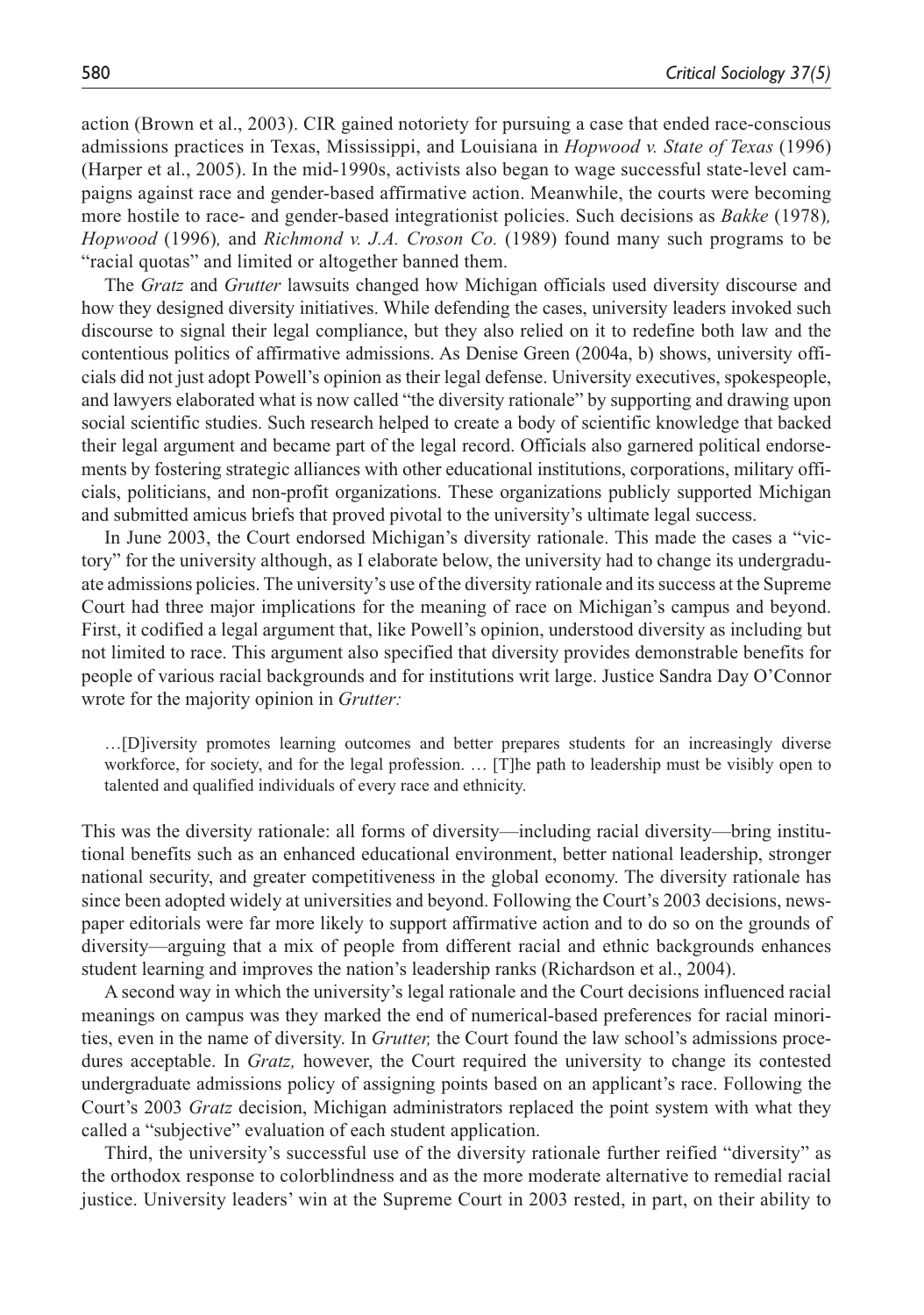convince the justices that the university was *not* practicing race-based affirmative action in order to remedy discriminatory practices or promote racial equality. This was a deliberate decision. In formulating the legal rationale for diversity, university decision-makers rejected these social justice arguments (Green, 2004b), arguments that progressive activists had made when they intervened in the cases at earlier stages. By following Powell's precedent, university leaders further codified remedial racial justice as an unacceptable legal argument and a less politically viable discourse.

Thus, Michigan officials adapted their racial discourse and race-conscious admissions practices to the legal and political environment and the politics of race-based affirmative admissions, while at the same time they used diversity discourse to modify this very environment. In so doing, they helped to codify diversity, rather than colorblindness or racial justice, as their official racial orthodoxy.

These administrators also changed the meaning of race on campus—they changed, at least, the university's official interpretation of race—through their more mundane public speaking engagements and campus programming.

*Making the Diversity Rationale Orthodox in Campus Life*. People, in their everyday routine activities, do not directly translate law from the written word (Ewick et al., 1998; Sarat et al., 2003). They must interpret it. Thus, our understandings and experiences of law often differ from law on the books or in the courtroom. University administrators defined the meaning of race on campus by translating core components of the university's legal diversity rationale into accessible language, concepts, and images. Specifically, they communicated an orthodox vision in which race was one of many valued identities and was expressed through interpersonal interactions that enable those involved to learn and grow. This was not radically different than the university's diversity discourse or many of its initiatives prior to *Gratz* and *Grutter,* although officials in the early 2000s made some changes to the content of their message and the design of their programs. Moreover, they spent a great deal of time and energy communicating this message on diversity.

The administration's public relations campaign around *Gratz* and *Grutter* served as a mechanism by which administrators communicated the diversity rationale as racial orthodoxy. When CIR filed the lawsuits, the Office of the Vice President of Communications oversaw the design and implementation of a communications strategy, including the Admissions Lawsuit Media Plan. The Media Plan, which office staff shared with me, identified goals and tactics for communicating about the cases. One of the Media Plan's central objectives was to present the diversity rationale as uncontested fact and to downplay "the debate" over affirmative admissions.

The Media Plan included talking points—or, in local parlance, "messaging"— for university spokespeople. Staff in the Office of the Vice President of Communications consulted with lawyers, university leaders, and administrators to translate the university's legal arguments into these more accessible, distilled sound bites. One message, for example, was: "There is empirical evidence that learning in a diverse environment benefits EVERY student, regardless of race." The university president, the LSA provost, the director undergraduate admissions, and other spokespeople reiterated these talking points at events ranging from campus panels to national press releases, from undergraduate recruitment fairs to the university's public electronic listserv about the lawsuits.<sup>7</sup> James Justin Wilson, a white student who often served as the campus spokesperson for students who opposed racial preferences, griped to me, "If you listen to the comments of *every* university administrator—and they all go on [National Public Radio] and all that—their talking points, I swear they must train 'em… They all say the exact same thing."

Administrators communicated this vision of race in more subtle and perhaps less intentional ways, as well. *Campus Diversity, Student Voices,* a film produced in 2003 by the university's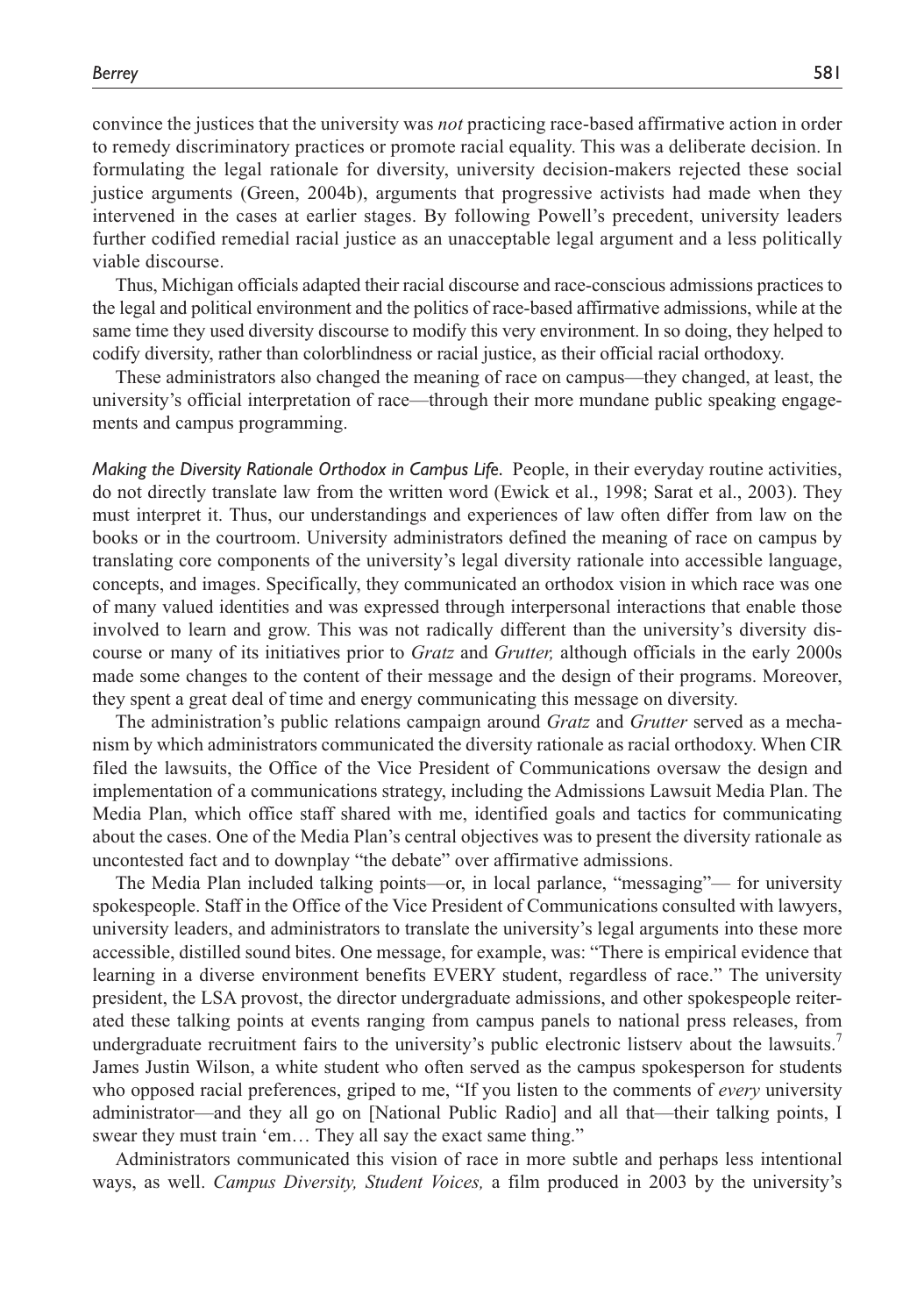Dialogues on Diversity program, is illustrative. Dialogues on Diversity brought in speakers, did outreach in residential halls, and developed media. The film featured clips from interviews conducted with Michigan undergraduates before the Court's decision. According to the glossy brochure, the film "explores the role of diversity in students' lives at the university. In their own voices, students impart a close-up view of the scope and meaning of their experiences, and the significance of opportunities available in campus life to learn from difference." It spotlighted eleven students who differed by their school, year, race, ethnic heritage, class, national origin, geographic origin, gender, and political orientation.

According to one administrator involved in the film's production, the goal of the film was not to reinforce the university's legal argument. However, the film's structure and content reiterated many elements of the diversity rationale, including the articulation of race as a cultural identity pursuant to greater learning. The featured students talked about "diversity" in terms of their experiences learning about race in and outside the classroom, interacting with people of other racial groups, and familiarizing themselves with those groups' cultural differences, attitudes, and social practices. They invariably spoke of confronting diversity at Michigan as positive and informative for their own self-understanding and identity. A white male of Polish ancestry remarked that he disliked the course he took to fulfill the undergraduate race and ethnicity course requirement, but he also admitted to learning much from it.

University administrators also communicated this interpretation of race in their more mundane public performances. At the premiere of the film in downtown Ann Arbor, before an audience of about 175 people, the university provost introduced the film and then turned the stage over to a dean who had been involved with the film and was a well-known proponent of affirmative admissions. The provost, a white man, walked down a narrow staircase just as the dean, an African American man, was walking up. When the dean reached the microphone, he began, "You may have noticed the active diversity process—we winked at one another as we passed!—the challenge of walking up the stairs and descending at the same time." Here, again, administrators treated racial differences as something experienced through interactions that were at times personally difficult but nevertheless mutually rewarding.

Thus, administrators' public relations messaging, their campus programming, and their behavior in public settings on campus often reiterated the vision of race articulated in the university's legal argument. Their routine and even mundane rhetoric and behaviors portrayed this orthodox vision of race as a commonsensical organizational value and set of practices, tested by research and proven by personal experience.

While law is the most important factor influencing Michigan administrators' adoption and use of diversity discourse and programs, it is not a sufficient explanation for why "diversity" became central to the racial orthodoxy on campus. Diversity discourse and programs also framed race in ways that were commensurate with the changing demographics on campus and with administrators' evolving understanding of campus inclusion.

### *Multiculturalism: Moving Beyond Racial Binaries and Numerical Representation*

By the late 1980s, university administrators began to rely on the vague, adaptable rhetoric of diversity to characterize the changing demographics of the student body. Diversity discourse described group difference in more complex terms than a black-white or majority-minority binary. It also expressed administrator's evolving understanding of campus inclusion as something more complex than numerical representation—namely, their recognition that the administration also needed to foster a tolerant campus environment.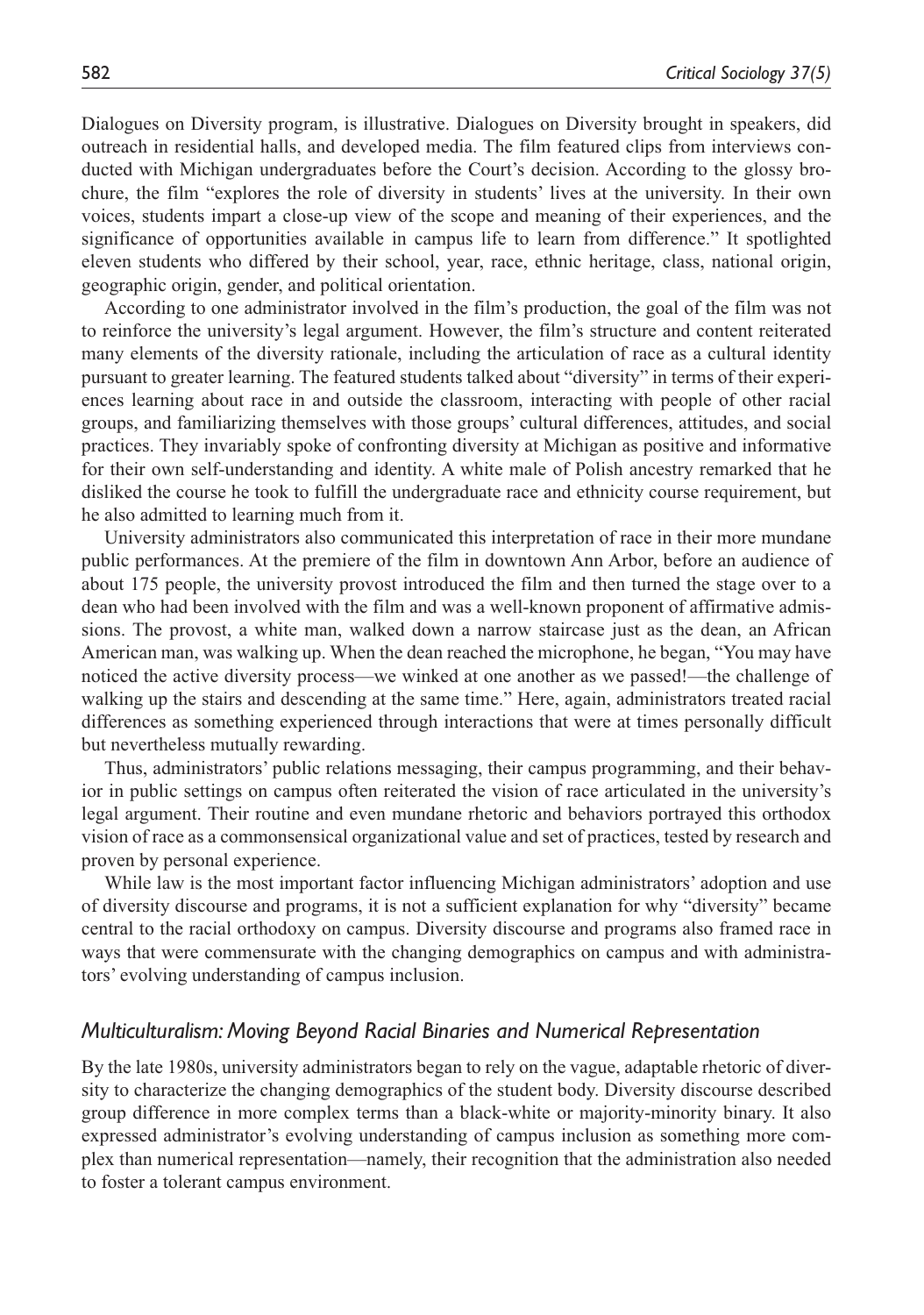At this time, more women and people of color were joining the college-bound population, the professional workforce, and the middle class, in large measure because of federal workplace affirmative action requirements and university affirmative admissions (Collins, 1983; Tomaskovic-Devey et al., 2007). The passage of the Immigration and Nationality Act amendments of 1965 enabled massive waves of immigration from Africa, South and Central America, and Asia, (Portes et al., 2006). The rise of multiculturalist identity politics brought claims for recognition and resources from constituencies such as women, particular racial minority groups, and gays and lesbians, often on the grounds that people of a particular group were culturally predisposed to hold a certain worldviews (Bérubé et al., 1995). These changes created new and different pressures on university leaders to learn to manage increasingly heterogeneous student bodies (Schuck, 2003; Glazer, 2005).

At Michigan, the total enrollment of undergraduate African Americans, Latinos, Asian Americans, and Native Americans reached around 14 percent in 1987 (Monts et al 2002) and grew to 27 percent by 2005 (University of Michigan, 2005c). In fall 2005, just over half of Michigan's undergraduates were female (University of Michigan, 2005a) and about 5 percent were international students (University of Michigan, 2005b), compared with 47 percent female enrollment and 1 percent foreign student enrollment fifteen years earlier (University of Michigan Office of the Provost, 2000). Gays, lesbians, and bisexuals and specific ethno-racial minority groups gained greater visibility as they advocated for greater support from the administration.

In this context, Michigan administrators began to develop a more nuanced understanding of what it took to support affirmative admissions, in particular, and campus inclusion more generally. Most notably, they began to pay more attention to creating a supportive campus environment for students of color. In the late 1960s and early 1970s, the Black Action Movement and other campus activists had not only advocated higher minority enrollment: they also decried racism on campus and the lack of institutional support for black, Latino, and Native American students. Later events brought renewed attention to this environment. The Minority Student Reports in the late 1970s showed that black students were dropping out at high rates. A 1983 research report by Michigan sociologist Walter Allen highlighted the complex challenges that black, Latino, and Native American students faced once they were on campus. Then, a series of racist incidents on campus in 1987 alarmed students and faculty and led to protests about the campus climate, garnering national attention (Peckham, 1994).

Administrators relied on diversity rhetoric and programs to respond. Their diversity rhetoric described a broad range of campus programs and policies for students of color, other minority groups, and white students and they incorporated ideas about diversity into the design of these programs. Their discourse and many of their programs interpreted race as one of many cultural identities.

The Michigan Mandate, described above, was the first major university effort championed as a "diversity" initiative. According to university president James Duderstadt and other proponents, the Mandate sought to change the university to better accommodate minorities, especially students, faculty, and staff of color (University of Michigan Board of Regents 1991:236). With the Mandate, the office of undergraduate admissions continued to expand its minority recruitment efforts, along with its overall recruitment.<sup>8</sup>

But the Mandate did not solely focus on recruiting underrepresented students (or faculty) of color. It deployed over 100 programs which also covered retention, support groups, and multicultural awareness training (Lynch, 1997). Many of the new programs sought to make the campus environment more supportive of people of color and other minority groups. The Diversity Directory published by the Office of Academic and Multicultural Initiatives (OAMI) in the early 1990s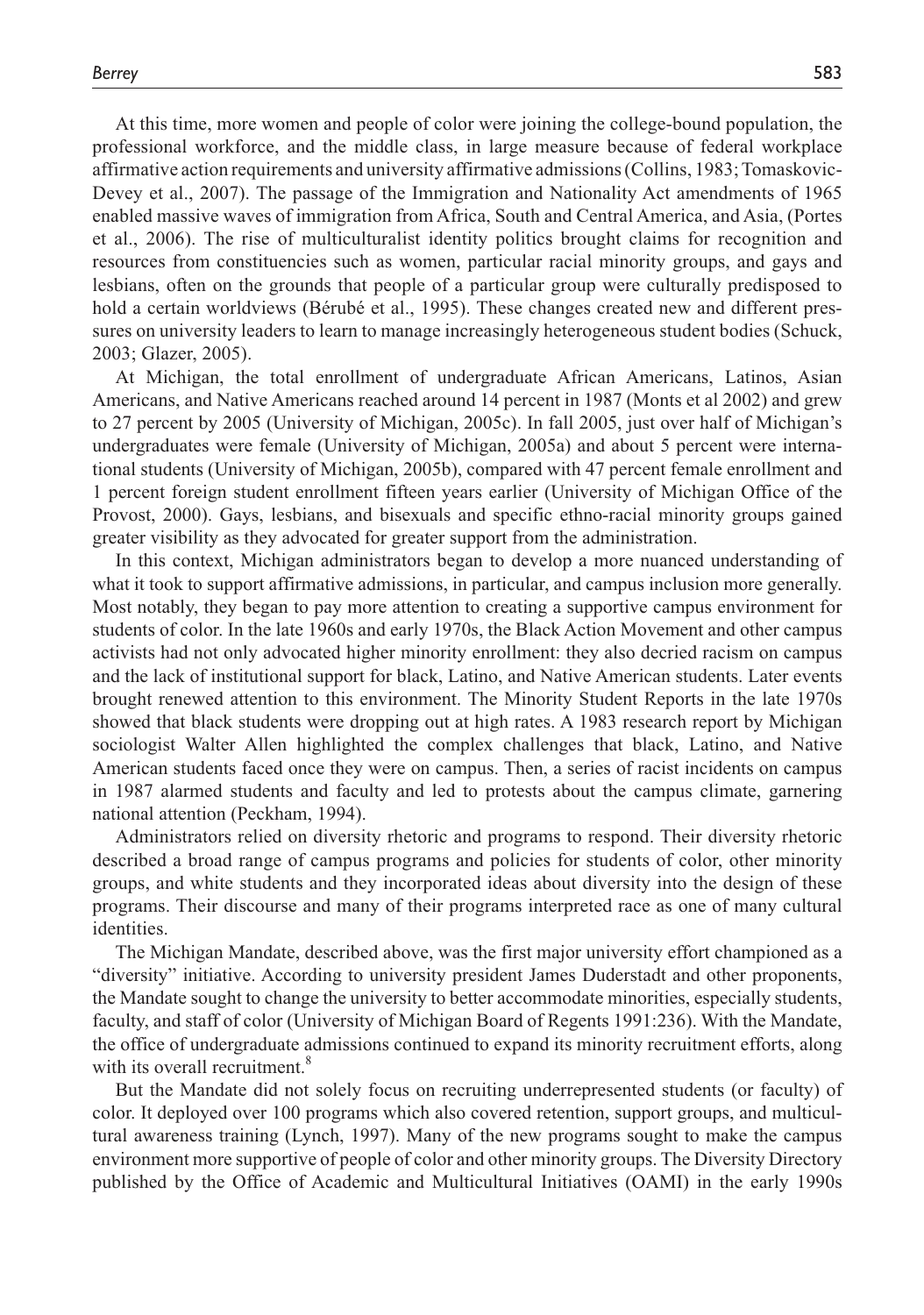included entries ranging from the Affirmative Action office to a University Library seminar on valuing diversity. New administrative positions and bodies, such as the President's Committee on a Multicultural University, supported and monitored these efforts.

Importantly, a common theme across many new programs was that students (and sometimes, faculty and staff) should improve their skills at communicating and interacting with people of different backgrounds. These tended to be programs did not target a particular minority group**.** Efforts such as the Program on Intergroup Relations and Conflict (IGR), diversity training in dorms, and an educational theater program all sought to raise awareness of inclusion, racial and otherwise, to educate about cross-group interaction and to improve the campus climate. By the early 1990s, IGR reached between 400 and 500 students each semester. Its initial goal was to produce

a core of students who will contribute as leaders in a diverse, democratic society, by having experienced interactions in substantive ways with people from different backgrounds, and who will feel comfortable in asserting their leadership in mixed gender, racial, and ethnic groups (University of Michigan Board of Regents, 1993:223).

According to IGR materials, the program's classes and curricula have focused on encouraging "dialogues" among students of different "social identity groups." They intend to promote understanding of "diversity" and "social justice education" while improving interactions and managing conflict among students. IGR's award winning program has been replicated at other universities through a multi-university initiative on "diverse democracy" spearheaded by Michigan.

In the 1990s, Michigan administrators also invoked diversity discourse to recognize other minorities—most notably women and gays, lesbians, and bisexuals (GLB)—and to characterize these groups as "diverse." President Duderstadt's 1995 Michigan Agenda for Women, modeled on the Mandate, sought "To create a University climate that fosters the success of women faculty, students, and staff by drawing upn [sic] the strengths of our diversity." University officials argued that these groups should be part of various inclusionary campus policies and programs. In 1993, the regents added "sexual orientation" to its official bylaws on non-discrimination and affirmative action (Sanlo et al., 2002).At a 1994 meeting, Regent Laurence Deitch, a white man, reiterated that the purpose of changing the bylaws was to make "'a reality out of our commitment to diversity'" (University of Michigan Board of Regents, 1994:266). Although some Michigan officials resisted such efforts (Lynch, 1997), those who advocated for GLB inclusion were in step with experts of higher education administration and with administrators at other universities and colleges (Barr, 1993).

Diversity discourse and programs helped to shift racial politics at Michigan beyond a blackwhite or majority-minority binary and beyond a focus on numerical representation, alongside demographic changes on campus and the rise of multiculturalism. "Diversity," as a centerpiece of the racial orthodoxy on campus, reified the cultural skills of interpersonal expression and tolerance. Moreover, diversity discourse and programs identified race as just one of many possible identities, and not necessarily the most important one. In supporting such an approach, administrators helped to broaden the rhetoric and politics of inclusion beyond race.

Yet diversity discourse and programs also supported a shift *away* from race, along the lines advocated by opponents of race-based affirmative admissions. Following the Court's 2003 *Gratz*  decision and in the face of ongoing legal and political threats from organizations opposed to racial preferences, Michigan administrators changed more than just their admissions procedures. They also changed the criteria for minority student outreach and for some supportive student services, campus programs, and scholarships that previously had targeted underrepresented students of color. The Comprehensive Studies Program—into which the Opportunity Program had been folded in the 1980s— provided such academic, financial aid, and counseling support. In 1993, students of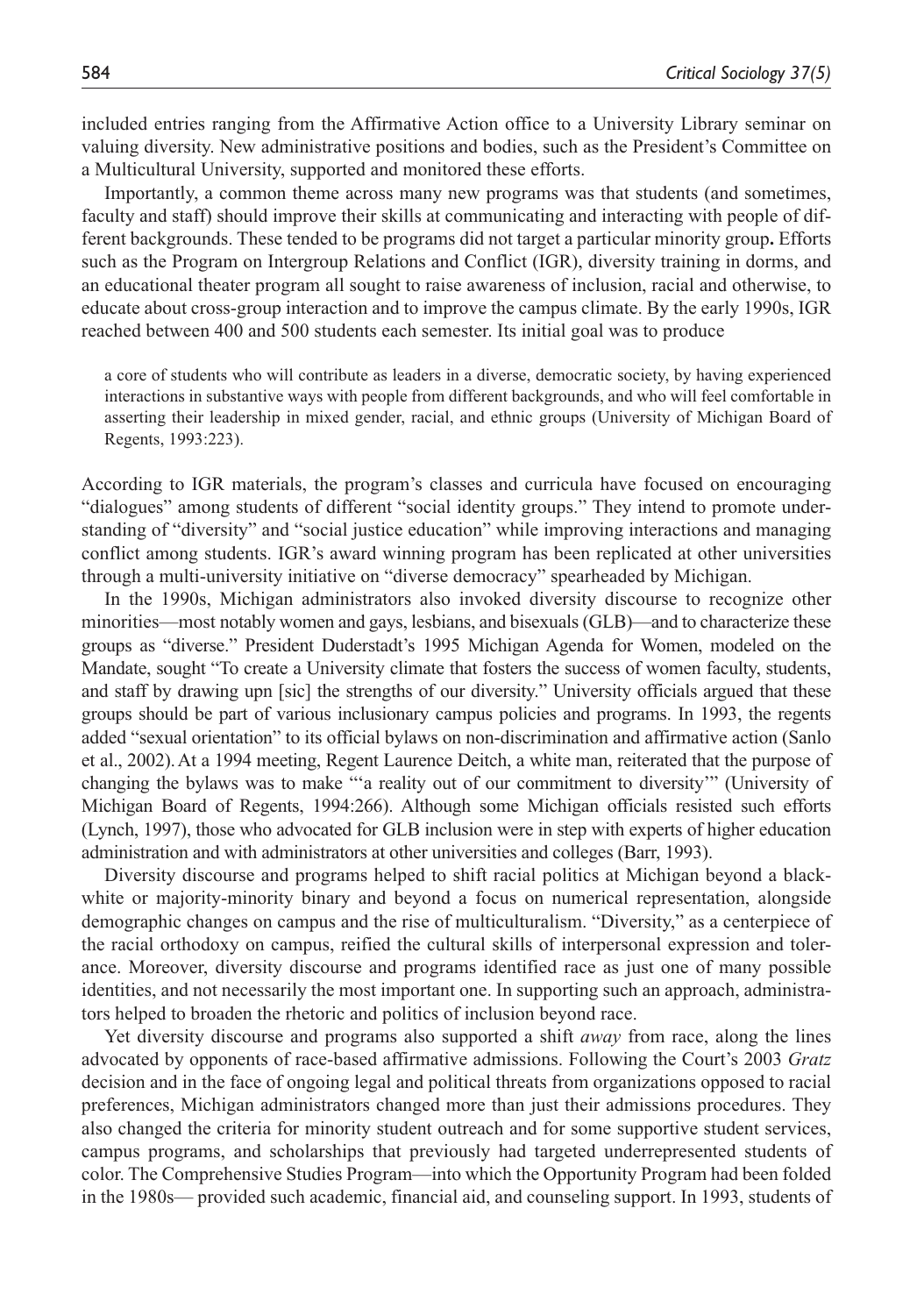color made up 99 percent of the first-year students enrolled in CSP, and African Americans made up a considerable majority (71 percent) of those participants (University of Michigan, 1999). In 2004, CSP had approximately the same number of racial minority first-year students—around 335—while the number of white first-year students increased from three to 100, becoming over 22 percent of CSP first-year students, with the largest leap in white student enrollment occurring between 2003 and 2004 (University of Michigan, 2004b).

University officials invoked diversity rhetoric to characterize and justify such programmatic changes. In spring 2004, the university held its annual Spring Welcome Weekend, a recruitment event that previously had targeted underrepresented racial minorities, particularly African Americans. In 2004, the university expanded the event to include lower-income white and Asian students. A high-ranking admissions officer, an African American man, told the visiting students, "We've broadened this day to be a special one for all kinds of students, all kinds of diversity." Similarly, the university produced a brochure about the 2003 Court decisions, *The Educational Value of Diversity*, which prominently highlighted campus initiatives for gender, religious, and political diversity, although it made no mention of programs specifically for "racial diversity." Regardless of individual administrators' convictions about the cases or affirmative admissions, such discourse implied racial minorities while at the same time it could be altogether silent on race and racial inclusion.

Court decisions, like other legal arguments and concepts, may become part of people's personal perceptions and organizational discourses and practices, far removed from formal legal arenas (Nielsen, 2000). There, they take on new meanings and significance. They are often redefined according to the local institutional logics of an organizational field (Edelman et al., 2001). Here, we see how the diversity orthodoxy served administrators interests as they sought to manage a complex campus environment. These administrators' needs and interests were advanced by an expansive vision of difference that did not focus solely or primarily on race and by an interpretation of race as identity, manifest in ones viewpoints and interpersonal interactions.

Another set of pressures—those of market competition—were becoming more pervasive at the university and also gave administrators incentive to adopt diversity discourse and programs.

#### *Neoliberalism: Marketing the University*

Between the 1980s and the early 2000s, undergraduate admissions at Michigan became both more competitive and more commercialized. University executives and administrators incorporated "diversity" and attendant notions of race into the university's carefully crafted public image, as the university sought to attract both students of color and white students in the competitive market of college admissions.

In the 1980s and 1990s, just as selective universities and colleges were institutionalizing more comprehensive affirmative admissions and diversity programs, students faced new obstacles to gaining admittance to selective schools. The sheer numbers of students applying to universities increased, as did the qualifications necessary for acceptance (Peckham, 1994; Steinberg, 2002). Administrators began to assign greater weight to SATs and other standardized measures of achievement. In 1980, half of the entering class at Michigan had a combined SAT score of 1130 or less (University of Michigan-Ann Arbor Undergraduate Admissions Office*,* 1981). In 2005, only 25 percent of admitted students received a score lower than 1240 (University of Michigan Office of Undergraduate Admissions, 2005). Although elite universities and colleges originally adopted such tests to improve access for students other than wealthy white men (Lemann, 1999), these tests impede access for poor students, racial minorities, and female students in some fields (Alon et al.,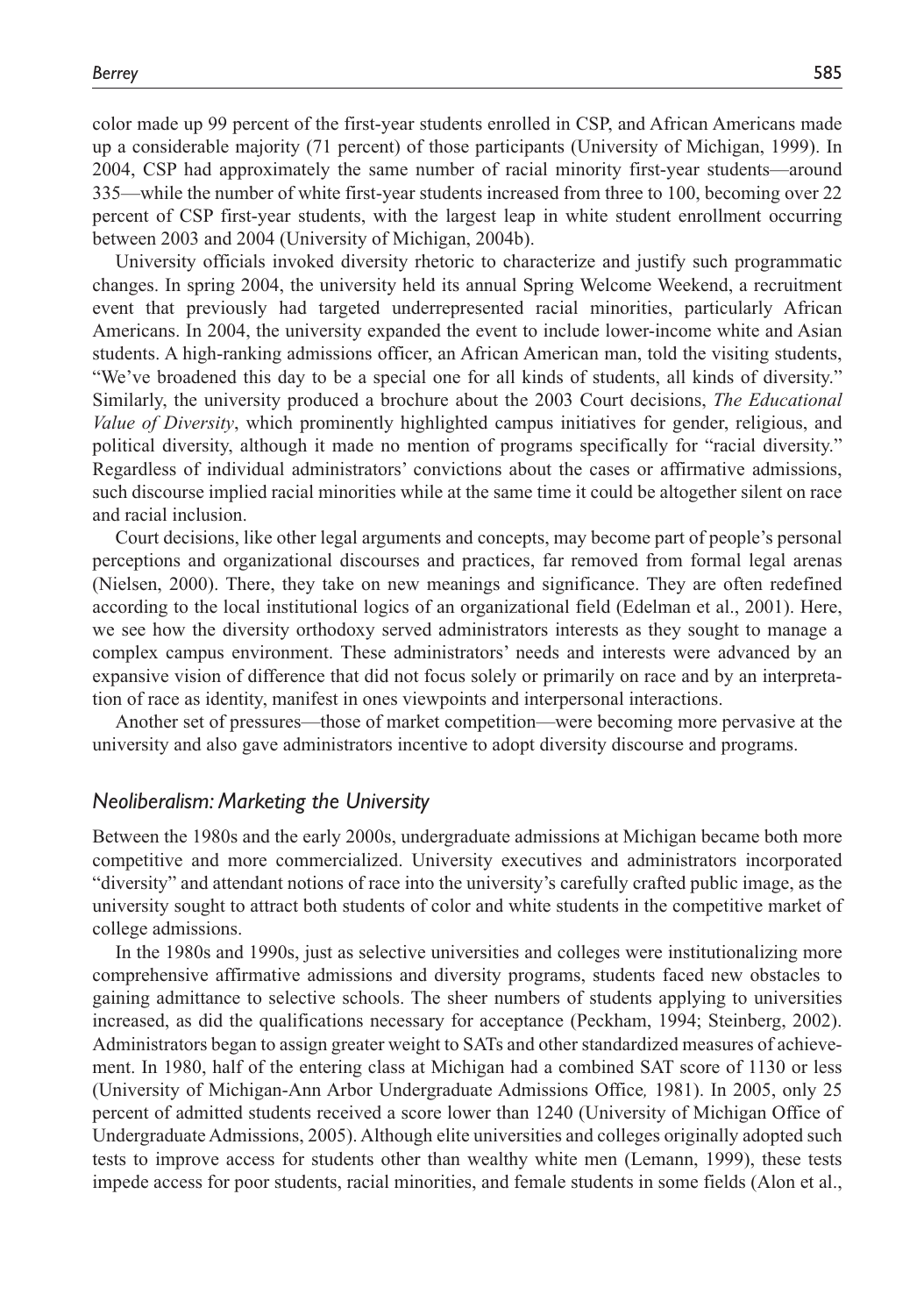2007). They function as "wealth preferences" because wealthy students, who are more likely white, score highest (Sturm et al., 1996:953).

Disadvantaged groups faced additional barriers to elite schools like Michigan as the cost of college rose and state revenue and tuition support declined. In the mid-1960s, the state of Michigan paid about 70 percent of higher education costs. Student tuition covered the remaining 30 percent. Forty years later, following a major economic downturn in the state and changes in government funding, those percentages had switched (University of Michigan News Service, 2005). Between the mid-1990s and mid-2000s, both the state and the university had reduced dollars for need-based financial aid while increasing merit-based financial aid (Heller et al., 2004).<sup>9</sup> These shifts, part of a broader national trend, most benefited wealthier white students who probably would have attended college without aid (ibid) and contributed to income inequality throughout higher education (Pryor et al., 2007). Not surprisingly, the undergraduate student body at Michigan became wealthier over the 1990s. In 2002, 54 percent of first-year students reported a family income over \$100,000— up from 34 percent in 1993—while only 14 percent reported an income below \$50,000—down from 27 percent in 1993 (Matney, 2003).<sup>10</sup>

These economic shifts, together with heightened competitiveness in college admissions, complimented the ongoing corporatization of higher education. Since the 1970s, universities and colleges—acting as employers and as producers of goods (degrees) and services (education) have refashioned more of their basic functions around the model of the marketplace (Slaughter et al., 2004). They have faced and, in some ways, have adopted and reproduced neoliberal market pressures, including pressures to treat students as consumers (Slaughter et al., 1997).

At Michigan, college admissions became increasingly commercialized during this period, as did research activities, educational instruction, and athletics (Bok, 2003). Administrators in the Office of Undergraduate Admissions adopted corporate discourses and practices of "enrollment management" to communicate the university's brand identity (see also Slaughter, nd; Urciuloi, 2003). The undergraduate admissions office held recruitment events at upscale hotels, produced glossy promotional materials, and developed elaborate rituals for courting students. At the end of large recruitment events, admissions staff routinely sang "The Victors," the campus fight song that hails Michigan as "the leaders and best!" During a 2003 campus tour for prospective students, one admissions staff person—seemingly aware that she might come off like a public relations specialist—joked that her tour and the Office's video about campus life provided "our unbiased look at the university."

Discourse on diversity, excellence, leadership, learning, and skills are now central to such recruitment and marketing efforts by universities and colleges (see also Urciuloi, 1999; Stevens, 2007). A racially-mixed student body has become an important indicator of a school's prestige, academic strength, and national reputation (Stevens, 2007), and administrators have become increasingly concerned with such measures as national rankings of college and universities have become central to the competitive college market (see Sauder et al., 2009).

These pressures and related concerns encouraged the adoption of diversity rhetoric and policies at Michigan, and administrators depicted the campus as racially heterogeneous to appeal to competitive applicants. White students were the primary audience for the university's diversity rhetoric, as they made up the vast majority of applicants and enrolled undergraduates. University administrators long believed that the idea of diversity appealed to white applicants. The 1985 view book includes a picture of a white female student and quotes her saying, "The best thing about U-M is its diversity." A survey of Michigan students in the class of 1994 found that 30 percent of white students cited Michigan's "racially and ethnically diverse student body" as an important reason in their decision to attend the university (Matlock et al., nd). University leaders were aware of such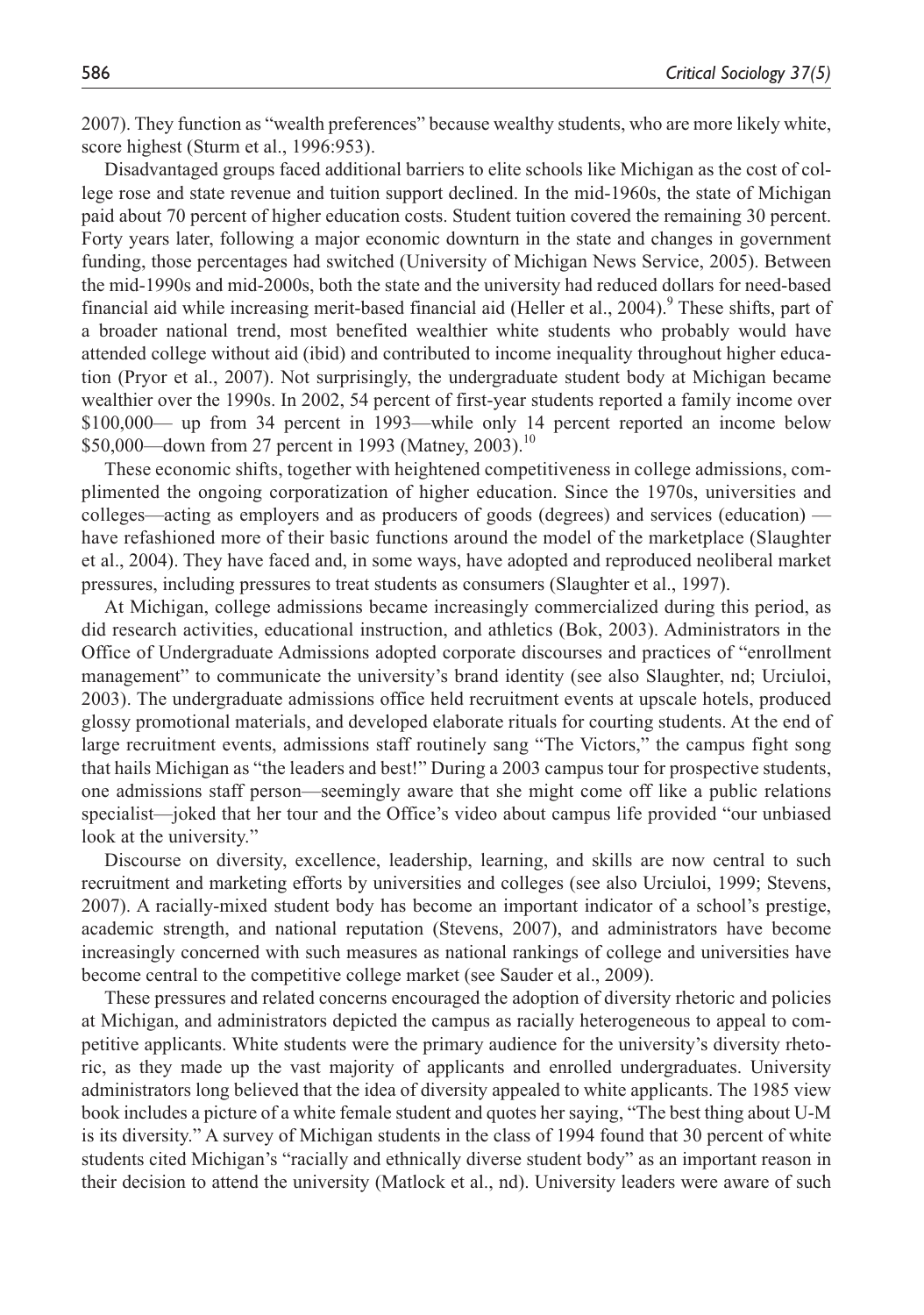perceptions; during a 1993 regents meeting, a dean noted that white students came to the campus eager to experience diversity (University of Michigan Board of Regents, 1993:222).<sup>11</sup>

In their appeals to applicants after the 2003 Court decisions, administrators continued to depict race as a valued cultural identity, experienced through interaction, and to underscore the instrumental benefits of diversity such as learning. *The Educational Value of Diversity* brochures, distributed at recruitment events, featured photographs of students of different ethno-racial backgrounds immersed in conversation and classroom discussion. But university executives, admissions staff, and program administrators put a newfound emphasis on another benefit of diversity: improved job prospects for students in the competitive international economy. These leaders were taking a cue from Justice O'Connor's majority opinion in *Grutter,* which had cited an influential amicus brief filed by major Fortune 500 companies. The brief argued that racial and ethnic diversity in higher education is necessary for creating a diverse workforce, which provides a competitive advantage in the global economy.

In the undergraduate view book distributed in fall 2003, a new passage described the workplace of the future and asserted, "Those who succeed will be those who are comfortable with 'otherness,' whatever form it may take. Given those realities, you couldn't find a better place to prepare for the future than Michigan. For decades, U-M has made diversity its goal." Similarly, at a spring 2004 information session for applicants to Michigan's engineering program, the recruiter—an African American woman—read an ad from a technology company. The ad stated, "Diversity powers our business. . . As a global leader in communications, Lucent recognizes diversity as a business imperative." She then explained that Michigan students had attended a university job fair earlier in the year, and afterwards, these students reported that the most common question that companies asked them was "'How experienced are you with diversity?'" The recruiter remarked proudly that the students could say that they had a great deal of such experience: "Because diversity is the cutting edge in business, we provide that cutting edge here."

Statements such as these reiterated many elements of the university's diversity orthodoxy. They emphasized a wide range of identity differences, leaving those identities ambiguous; race was often unmentioned but implied. Difference was something to be experienced interpersonally. And such experiences have instrumental payoffs: namely, preparedness for the competitive global economy. Such statements also served as advertisements for Michigan as a premiere elite institution, with connections to industry leaders, and as preferable over other universities because of the skills training it provided.

Enrolled students were another audience for such rhetoric. Administrators of some university diversity initiatives invoked a similar rationale as they helped current students apply for jobs, professional programs, and graduate school. The IGR coordinator in 2004 posted a letter to students on the program's website titled, "Marketing Your IGR Experience."<sup>12</sup> He recommended that students highlight their experiences with IGR on their applications for jobs and graduate schools. These experiences, he explained, demonstrate teamwork and other top skills valued by employers as well as "care for one's community and sensitivity to diversity, two traits that are sought after in all walks of life." His letter provided examples of how students' resumes could indicate skills such as "deepened… awareness of social and cultural diversity."

The coordinator's suggested language likely is different from the language actually used by students in their IGR courses and on-line conversations. Still, he and other administrators invoked rhetoric about diversity and market competition to coach students on how to present themselves to employers. Such discourse and activities construct race as one of many cultural identities, and they portray students' ability to engage in tolerant cross-racial interactions as part of their arsenal of human capital skills. Unlike an affirmative admissions policy that explicitly seeks to support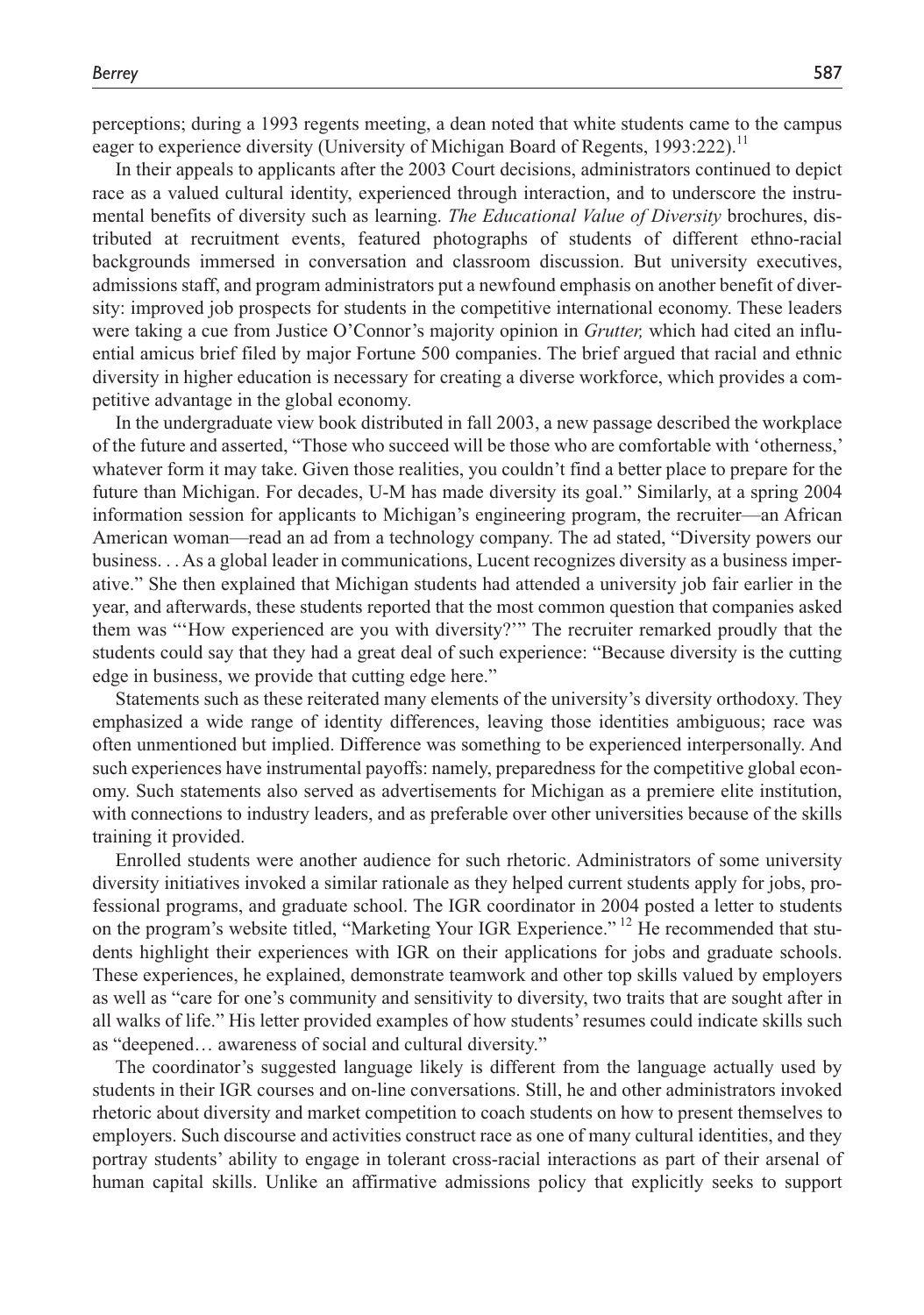students of color, these diversity programs and sales pitches are directed at all students, the majority of whom are white.

The racial orthodoxy of diversity is commensurate with a neoliberal market logic that asserts that organizational functions ought to be refashioned to support competitive late capitalism. According to this logic, elite universities such as Michigan should provide pre-professional training to undergraduates. Research on organizations suggests that pressures to adopt these logics emanate from the organizational fields in which universities are embedded—such as the ties between research universities and firms—and that universities also internalize and reproduce such logics (e.g., Sauder et al., 2009). In contrast to the university's rationale for the Opportunity Program, with its emphasis on the social value of redressing racial inequality, the diversity orthodoxy highlights individuals' instrumental self-interest in tolerance.

University administrators invoked "diversity" and related ideas about race when they addressed applicants of color and their families, but they often underscored a different message with this audience. In the wake of *Gratz* and *Grutter,* university leaders portrayed Michigan as a warrior in the battle for affirmative action. In winter 2005, President Mary Sue Coleman spoke at an African American Baptist church in Detroit. This was part of a university campaign to boost applications from students of color, which had declined since the Court's decisions. She told the congregation of hundreds of people:

Diversity in all of it forms is a crucial, central ethic of the University of Michigan…. That is why I dedicated myself so enthusiastically to the university's legal defense of affirmative action and admissions. We fought all the way to the Supreme Court and we won.

Here, at other churches, and in Detroit public schools, university leaders and admissions officers referenced Michigan's legal defense of diversity to send the signal: we are out there fighting for you. This—and not a message about marketable skills of cross-racial interaction—was the university's appeal to majority black audiences, at least in the wake of the Court decision.

### *Post Script*

In fall 2006, following a long campaign by opponents of affirmative action, Michigan voters approved Proposal 2. This measure prohibits the university and other public institutions in the state from considering race or sex in public education, employment and contracting. Administrators at Michigan eventually changed their policies to comply. Although they amended their admissions policies and implemented an extensive outreach program to target geographic clusters of high schools and communities underrepresented at the university, they continued to couch the university's values and their admissions policies in terms of diversity. Following Proposal 2, enrollment of students of color declined, but not as dramatically as at other public universities following the passage of similar state laws. In fall 2008, black, Latino, and Native American student made up 10.9 percent of the first-year class, which was the first class admitted solely under the post-Proposal 2 admissions policies (University of Michigan News Service, 2008). This was a decrease from 13.2 percent in fall 2003, the last class admitted under the grid system (University of Michigan, 2003).

# **Conclusion**

Diversity discourse at Michigan has refashioned race and race-targeted programs for an environment politically hostile to affirmative action, more varied demographically, and under pressures of market competition. At Michigan—and at other universities and colleges—organizational elites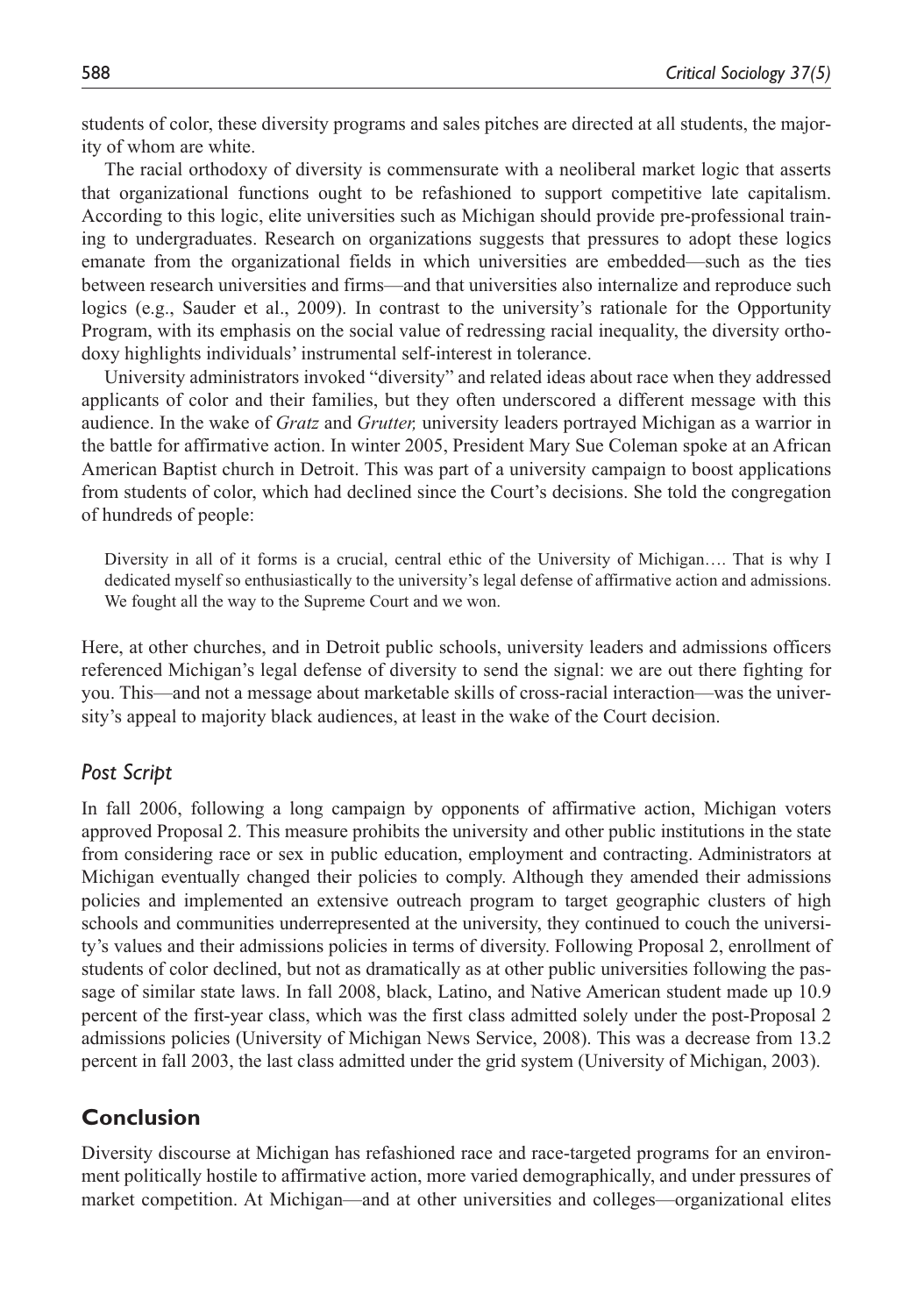led the call for diversity (Skrentny, 2002; Berrey, 2007). Diversity was not a demand of civil rights activists, and it poses some challenges for contemporary activists, who find they must simultaneously use the term and refute it (see also Berrey, 2005).

As I show here, organizational pressures and constraints within a broader political, economic and social context help to explain why "diversity" became the orthodox approach to race at Michigan. Foremost, university administrators adopted diversity discourse to signal their compliance with law and, over time, relied on such discourse to change law and politics. In so doing, they further codified diversity as the race-conscious counter to colorblindness and the moderate alternative to remedial racial justice. Diversity discourse also enabled university officials to justify, at once, programs serving students of color, other minority groups, and white students—it characterizes race, inclusion, and these programs in more complex terms than a black-white racial binary or numerical representation. And, in the context of competitive university admissions, diversity discourse provided as script for selling the university, especially to white students. These are the major reasons—law, multiculturalism, and neoliberalism—that administrators adopted the racial orthodoxy of diversity, starting in the mid-1980s.

This new racial orthodoxy changed the official meaning of race on campus, reframing race in terms that are compatible with organizational and political demands of the neoliberal, post-civil rights era. Administrators did not solely adopt a colorblind vision, nor did they maintain their earlier ideology of remedying racial inequality. The diversity orthodoxy emphasizes racial identity, cultural expressions of difference, and interpersonal interaction. It rationalizes inclusion as providing instrumental benefits, serving both the institution writ large and the individualistic selfinterests of all students.

So, is diversity merely talk, the best that well-intentioned administrators can do in a hostile environment, or does it actively deliver benefits to the original civil rights goals of affirmative action? This type of analysis cannot demonstrate causal effects of language, although some important changes occurred alongside changes in the use of this discourse. The institutionalization of diversity rhetoric and diversity programs at Michigan coincided with an increase in the representation of students of color. Between the mid-1980s and mid-1990s, enrollment and graduation rates of undergraduate, graduate, and professional students of color at Michigan increased. In fall 1988, African American, Latino, Native American, and Asian undergraduate and graduate students made up 15.4 percent of the student body on the Ann Arbor campus (University of Michigan Board of Regents, 1988:112). Ten years later, they comprised 22.2 percent of the campus, with considerable increases in the representation of all racial minority groups (University of Michigan Office of the Provost, 2000).

Yet, the *Gratz* and *Grutter* lawsuits coincided with a decline in the enrollment of underrepresented minority students at Michigan. In 2004, following the implementation of the new undergraduate admissions policies, African American, Latino, and Native American comprised 11.8 percent of new first year students at Michigan, dropping from 13.2 percent the previous year and from 15.1 percent in 1996, the year before the lawsuits first were filed (University of Michigan 1996; 2003; 2004a).<sup>13</sup> Such patterns suggest, but of course cannot prove, that diversity discourse and programs need to be coupled with deliberately redistributive affirmative admissions policies to improve racial minority representation among students.

Students' perceptions of the campus climate are another way, however crude, to gauge the influence of this discourse. In the early 1990s, most first-year undergraduates believed that the university's diversity initiatives positively influenced their college experience and their cultural understanding (Matlock et al., nd). However, students of color, particularly African Americans, were more likely to believe that the university did not take sufficient institutional action to support diversity. Similarly, university officials appeared to have successfully persuaded white students,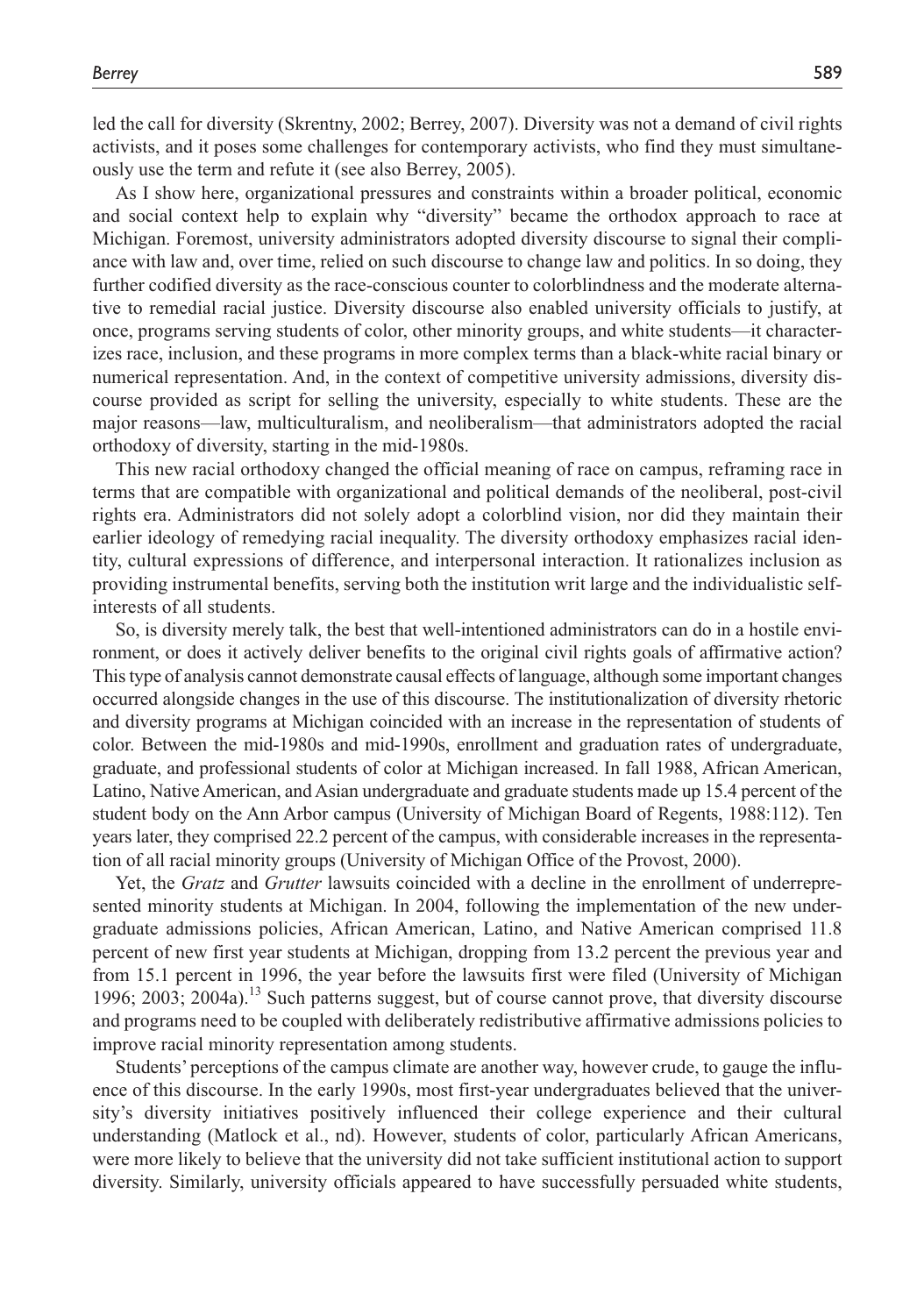during their time on campus, that the university supported students of color (ibid). Black students, in contrast, became *less* convinced of the university's commitment to them during their time on campus. Such findings imply that the university's diversity discourse and programs are most persuasive and most useful to white students but have failed to adequately represent the campus experiences of students of color or to provide the resources these students feel they need to succeed (see, e.g., Allen et al., 2001).

More recently, Kirkland and Hansen (2011) found that applicants to Michigan in the 2003-2004 school year wrote essays about diversity that expressed an individualistic and post-racial cosmopolitanism. The new diversity essay questions on the application, added after the 2003 Court decisions, favored those applicants who could show their cultural, religious and racial openness as well as white applicants who could express a self-awareness of race.

A major success of diversity discourse is that it has enlisted many organizational elites and many white people to support the goal of racial inclusion and some inclusive practices. It can help to create a supportive institutional climate for minority groups by signaling that explicit prejudice and racism are unacceptable and by providing a race-conscious language for recognizing and talking about social differences. These are vital components of eliminating racial inequality.

However, the diversity orthodoxy and its approach to race also raise serious concerns. This orthodoxy characterizes race in simplistic, often essentialist terms and categories, and it easily obscures the issues that people of color care about. Similarly, it can trivialize inclusion in ways that are demeaning to minority groups and that encourage majority groups to adopt stereotypes. At a spring 2003 meeting of a student organization that supported affirmative action, Monica, an African American activist, said that the university had made a strategic decision to argue the diversity rationale, but she did not agree with the reasoning of the rationale: "It's very limited to me… Students of color are on campus to educate white students? Like a tree, to add color?"

Another shortcoming of diversity discourse and programs is that they need not recognize race at all. Race can easily drop off the agenda, especially in the face of political opposition. Along these same lines, diversity discourse downplays the distinctive ways in which race organizes our life chances and opportunities and the distinctive obstacles that racism creates.

Diversity discourse and the existence of diversity programs suggest institutional change but do not prescribe institutional outcomes. Such ambiguity surely makes them more appealing to decision-makers. They can easily give the impression that change is occurring when, in fact, no changes have been made, or they can suggest misleading changes. The goal of "diversity" also can obscure the mechanisms by which administrators make decisions about allocating resources to groups (thus making it difficult for anyone, social scientists included, to assess if change is happening!). We can imagine how such ambiguity might be advantageous and strategic in situations where elites are at least moderately sympathetic to racial inclusion but face political hostility. In other contexts, it seems extremely risky. In short, the broader push for diversity largely requires that we trust institutional elites to value racial inclusion and to follow through.

This article elaborates the racial orthodoxy communicated through diversity discourse and programs. I intend the concept of a racial orthodoxy to be particularly useful for describing racial formation in the contemporary period, although it need not be limited to this era. Future research should consider the merits and utility of this concept and its application to other contexts and racialized issues.

One fruitful topic for future analysis is the relationship between diversity and colorblindness. Today, colorblindness—as a racist ideology and political agenda (Bonilla-Silva, 2003b; Brown et al., 2003; Gallagher, 2003; Bonilla-Silva et al., 2004)—plays a major role in defining the current racial order. However, if we tell the story of contemporary racial inequality as primarily a story of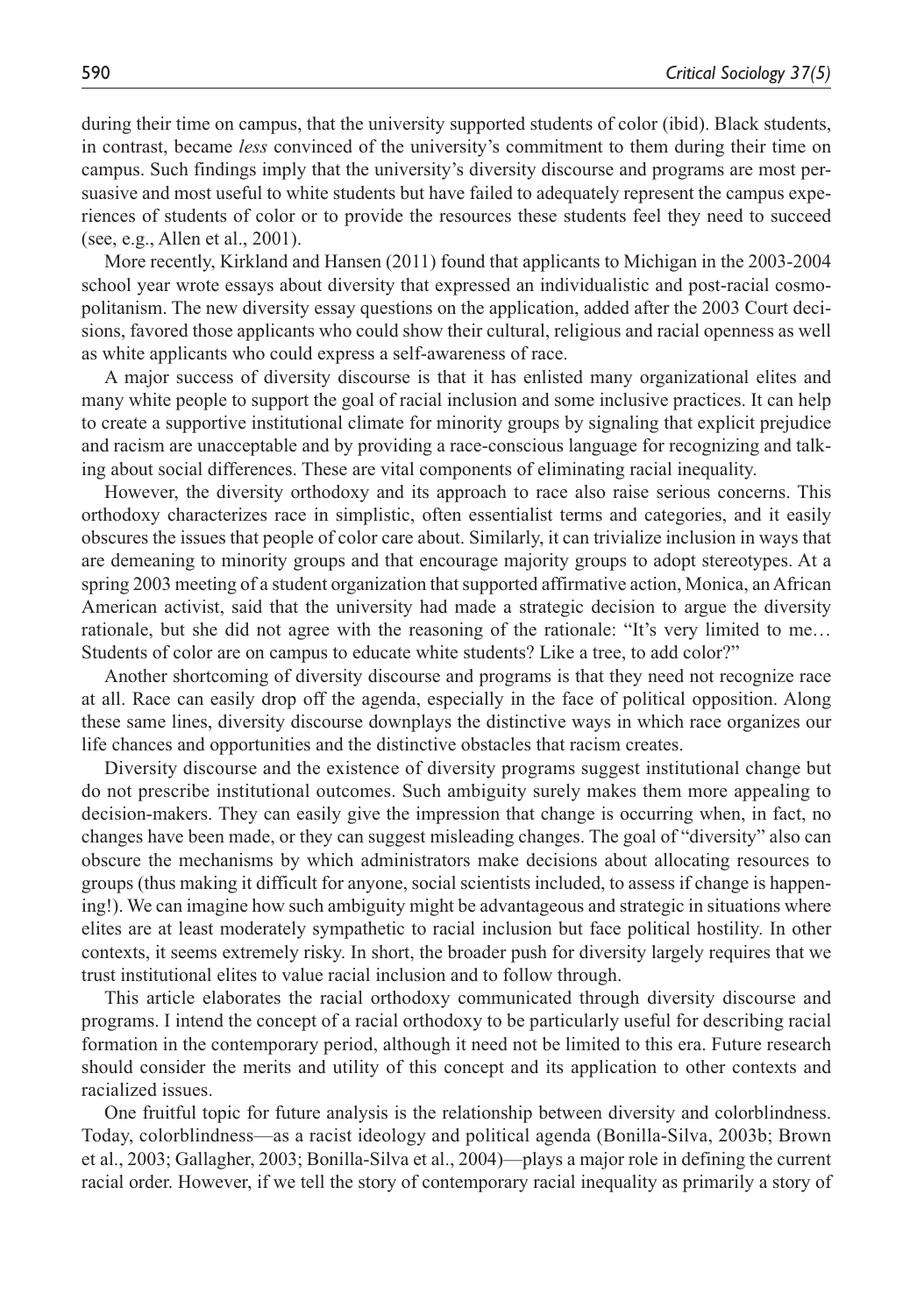colorblindness, we miss important processes of racial accommodation and inclusion and of ongoing white domination. Ideas and practices concerning "diversity" matter at the level of organizations and politics, as I show here, and also at the individual level, as they inform and express people's perceptions of race (Bell et al., 2007). The Michigan leaders I describe may support some colorblind practices and beliefs, but they were not altogether avoiding or denying racial issues or even racial inequalities. Many of them valorized racial difference. We also misrepresent institutional changes such as those at Michigan if we assume that organizational elites mimic diversity talk out of social decorum but truly subscribe to a colorblind racism or, as conservative critics have charged (Wood, 2003), a covert politics of radical racial justice.

The diversity orthodoxy is the primary race-conscious alternative to colorblindness in law and in affirmative action politics, as this article shows, but their relationship is far more complex than this. Diversity and colorblindness, as racial orthodoxies, are distinct from each other and sometimes oppositional, yet they also share important similarities and can be complimentary.

The movements for diversity and colorblindness have some common historical roots, both emerging within in the post-civil rights, racial reconstructionist project of cultural pluralism (Marx, 1998). While their supporters' objectives differ in many respects, both diversity and colorblindness herald a move away from an explicit ideological focus on race and racial inequality. Diversity orthodoxy, like colorblindness, can trivialize the significance of race, and diversity programs certainly can reinforce the dominant status of white people. Both emphasize cultural expressions of race, and both often rely on cultural explanations of how people of color behave. The diversity orthodoxy, however, glorifies these cultural differences. Moreover, unlike colorblindness, it insists that important social differences exist between racial groups, that these differences shape people's social experiences in meaningful ways, and that institutions should recognize and even take action to support such differences.

We still need more in-depth analyses of the relationship between diversity and colorblindness. How do ideas about diversity and colorblindness co-exist in individuals' perceptions or in organizational activity? Through what mechanisms does one trump the other? We also could improve racial formation theory by analyzing how each operates. For example, the push for diversity is most clearly expressed through elaborate discursive rationales without a clear vision of how, exactly, inclusion should happen. Colorblindness, in contrast, often provides a rigid ideological prescription based on liberal democratic principles. Although colorblindness has not been a central topic or point of comparison of this article, further research is needed into such questions.

#### **Acknowledgements**

Thanks to the *Critical Sociology* reviewers and to Micaela di Leonardo, Wendy Espeland, Wendy Griswold, Eric Klinenberg, Laura Beth Nielsen, and Mary Pattillo for their comments on earlier versions. This work was supported by the American Bar Foundation; the National Science Foundation [Grant No. 0418547]; the Northwestern University Center for Legal Studies; and the Northwestern University Graduate School.

#### **Notes**

- 1 By "affirmative admissions," I mean university admissions policies that give some preference to African American, Latino, and Native American students based on their racial status (see Skrentny, 2002). See Stulberg et al. (2008) for an analysis of the early adoption of affirmative admissions at Michigan. As Katznelson (2005) observes, affirmative action for white people has been practiced since long before the 1960s—only not in that name—through policies and practices that systematically favor white people in higher education and other institutions such as citizenship and housing.
- 2 See, e.g., Thomas (1972 [1914]) and Steinberg (2001) for academic applications of the concept of racial orthodoxy.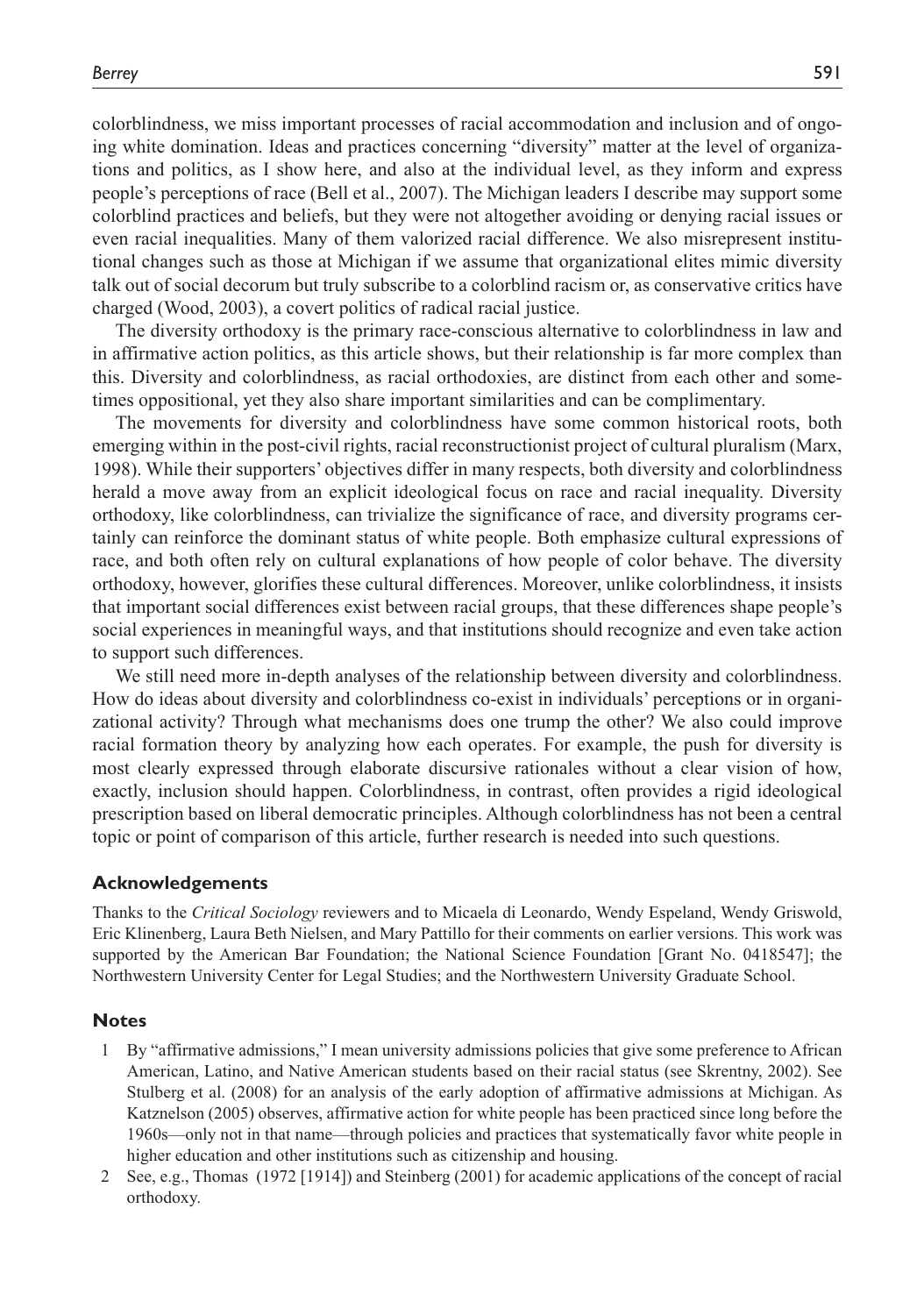- 3 For a discussion of institutional logics, see e.g., Thornton (2002).
- 4 Powell and four justices found the UC-Davis admission plan to be an unconstitutional quota. Powell also joined the other four justices—the "Brennan Four"—to concur that universities could account for race in admissions decisions. The Brennan Four cited a rationale similar to what UC-Davis had argued: the state had an interest in compensating for racial discrimination and inequality. Justice Powell disagreed with this compensatory rationale and wrote a separate opinion.
- 5 In the early 1990s, the Law School revised its admissions policy to comply with Powell's opinion*.*
- 6 The LSA grid directed admissions clerks to reject majority students with a grade point average of 3.0 or lower and SAT scores below 1000 but to accept minority students with those same scores. Admissions criteria openly predicated on an applicant's race, such as these, are subject to strict legal scrutiny. Although Michigan's admissions policy favored predominantly white students by, for example, rewarding students whose parents had attended the university, such indirect racial preferences are not subject to a stringent legal standard.
- 7 For an archive of the university's website on the admissions lawsuits, see URL (consulted 20 March 2011): www.vpcomm.umich.edu/admissions/.
- 8 Quantitative measurements of such efforts are difficult to obtain. According to Fredrick Lynch (1997), almost half of the university's financial aid gifts, 80 percent of merit scholarship dollars, and 90 percent of nonresident merit scholarship went to underrepresented racial minorities in 1994, although Lynch does not cite an original source for these figures. In 1995, a university spokesperson claimed that the university had race-specific scholarships and fellowships, but these constituted only a small percentage of the university's financial aid awards (Associated Press, 1995).
- 9 For data on the university's financial aid, see University of Michigan Common Data Sets for 1998-99 and 2005-06 URL (consulted 17 Jan 2007): http://sitemaker.umich.edu/obpinfo/common\_data\_set
- 10 Some, but not all, of the income rise is due to inflation.
- 11 Mitchell Stevens (2007:177) found that admissions officers at a private elite Northeast college also sought to enroll minority students without radically changing the college's enrollment or its campus environment in order to appeal to the "typical student"—namely, a white female who was "financially comfortable, athletically capable, academically respectable, and physically attractive."
- 12 URL (consulted 20 March 2011): http://www.igr.umich.edu/marketing\_your\_experience.html

#### **References**

- Allen WR and Solórzano DG (2001) Affirmative Action, Educational Equity and Campus Racial Climate: A Case Study of the University of Michigan Law School. *La Raza Law Journal* 12: 237–363.
- Alon S and Tienda M (2007) Diversity, Opportunity, and the Shifting Meritocracy in Higher Education. *American Sociological Review* 72(4): 487–511.
- Associated Press (1995) Justices Refuse College Aid Case: Lower Court Scuttled Race-Based Program. *Detroit Free Press* 23 May, p. 5A
- Barr MJ (1993) Becoming Successful Student Affairs Administrators. Barr MJ (ed.) *The Handbook of Student Affairs Administration,* pp. 522–529. Jossey-Bass: San Francisco.
- Bell JM and Hartmann D (2007) Diversity in Everyday Discourse: The Cultural Ambiguities and Consequences of "Happy Talk." *American Sociological Review* 72(6): 895–914.
- Berrey EC (2005) Divided over Diversity: Political Discourse in a Chicago Neighborhood. *City and Community* 4(2): 143–70.
- Berrey EC (2007) The Ideology of Diversity and the Distribution of Organizational Resources: Evidence from Three U.S. Field Sites. Paper presented at the Annual Meeting of the American Sociological Association, 11 August, New York, NY.
- Bérubé M and Nelson C (eds) (1995) *Higher Education under Fire: Politics, Economics, and the Crisis of the Humanities*. Routledge: New York.
- Bok D (2003) *Universities in the Marketplace: The Commercialization of Higher Education*. Princeton University Press: Princeton.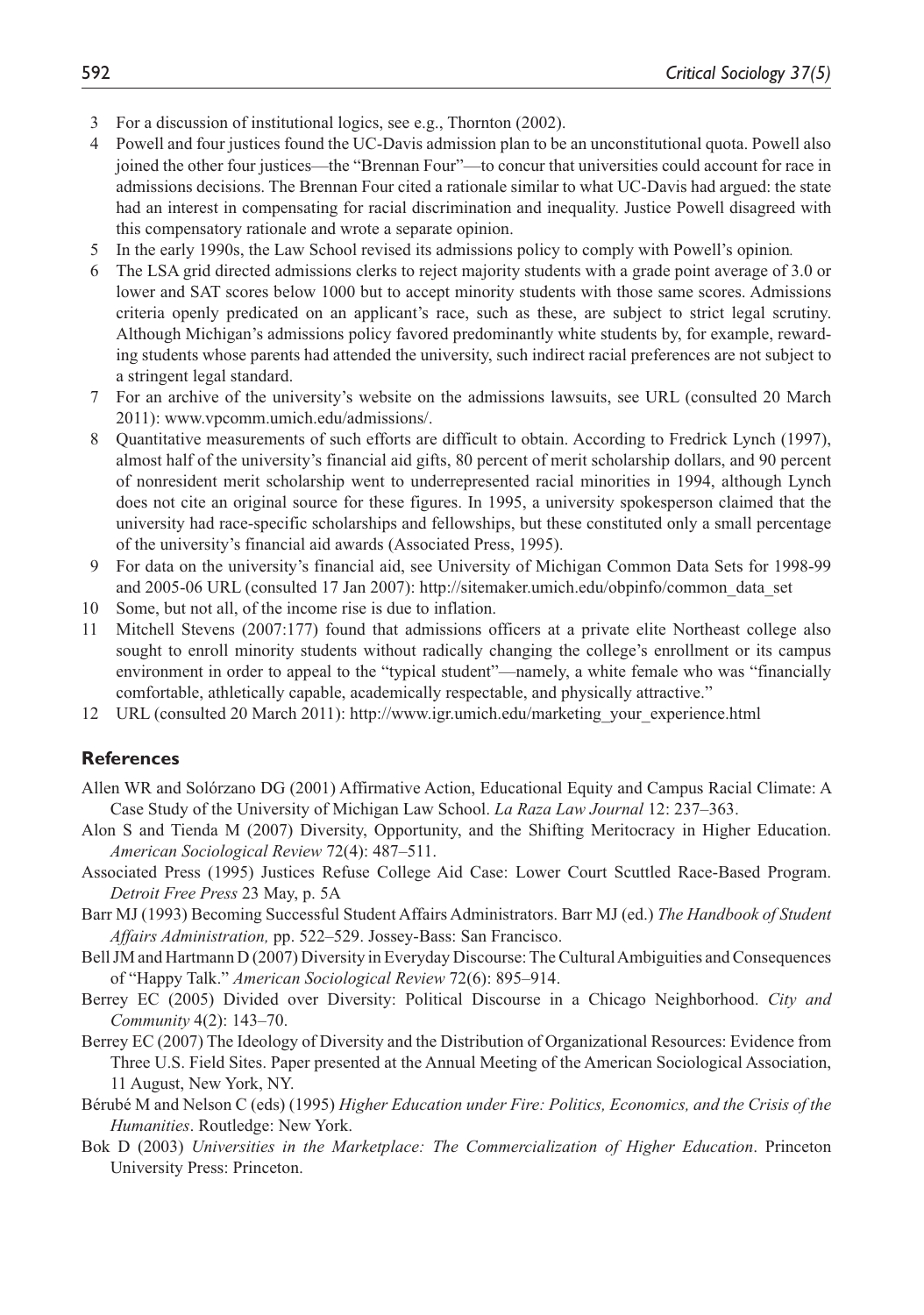- Bonilla-Silva E (1996) Rethinking Racism: Toward a Structural Interpretation. *American Sociological Review*  62: 465–80.
- Bonilla-Silva E (2003a) Racial Attitudes or Racial Ideology? An Alternative Paradigm for Examining Actors' Racial Views. *Journal of Political Ideologies* 8(1): 63–82.
- Bonilla-Silva E (2003b) *Racism without Racists: Color-Blind Racism and the Persistence of Racial Inequality in the United States.* Rowman & Littlefield: Lanham, MD.
- Bonilla-Silva E, Lewis AE and Embrick DG (2004) "I Did Not Get that Job because of a Black Man…": The Storylines and Personal Stories of Color Blind Racism. *Sociological Forum* 19(4): 555–81.
- Brown MK, Carnoy M, Currie E, Duster T, Oppenheimer DB, Shultz MM and Wellman D (2003) *White-Washing Race: The Myth of the Color-Blind Society*. University of California Press: Berkeley.
- Center for Urban Studies (2002) *African Americans in the United States, Michigan and Metropolitan Detroit*. Wayne State University: Detroit. URL (consulted 31 October 2009): http://www.cus.wayne.edu/content/ publications/AAwork8.pdf
- Cohen C (1996) Racial Discrimination in Admissions at the University of Michigan. Mimeo, University of Michigan.
- Collins SM (1983) The Making of the Black Middle Class. *Social Problems* 30(4): 369–82.
- Edelman LB, Fuller SR and Mara-Drita I (2001) Diversity Rhetoric and the Managerialization of Law. *American Journal of Sociology* 106(6): 1589–642.
- Ewick P and Silbey SS (1998) *The Common Place of Law: Stories from Everyday Life*. The University of Chicago Press: Chicago.
- Farley R, Steeh C, Jackson T, Krysan M and Reeves K (1993) Continued Racial Residential Segregation in Detroit: "Chocolate City, Vanilla Suburbs" Revisited. *Journal of Housing Research* 4(1): 1–38.
- Gallagher CA (2003) Color-Blind Privilege: The Social and Political Functions of Erasing the Color Line in Post Race America. *Race, Gender, & Class* 10(4): 22–37.
- Green DO (2004a) Fighting the Battle for Racial Diversity: A Case Study of Michigan's Institutional Responses to *Gratz* and *Grutter*. *Educational Policy* 18(5): 733–51.
- Green DO (2004b) Justice and Diversity: Michigan's Response to *Gratz*, *Grutter*, and the Affirmative Action Debate. *Urban Education* 39(4): 374–93.
- Harper S and Reskin B (2005) Affirmative Action at School and on the Job. *Annual Review of Sociology* 31: 357–79.
- Heller DE and Marin P (eds) (2004) *State Merit Scholarship Programs and Racial Inequality*. The Civil Rights Project, Harvard University: Cambridge, MA.
- Horowitz M, ed. (2005) Diversity. *New Dictionary of the History of Ideas,* pp. 590–3. Charles Scrinber's Sons: Detroit.
- Katznelson I (2005) *When Affirmative Action Was White: An Untold History of Racial Inequality in Twentieth-Century America*. W. W. Norton & Company: New York.
- Kirkland A and Hansen B (2011) "How Do I Bring Diversity?": Race and Class in the College Admissions Essay 45(1): 103–38.
- Lemann N (1999) *The Big Test: The Secret History of the American Meritocracy*. Farrar, Straus, & Giroux: New York.
- Lipson DN (2007) Embracing Diversity: The Institutionalization of Affirmative Action as Diversity Management at UC-Berkeley, UT-Austin, and UW-Madison. *Law & Social Inquiry* 32(4): 985–1026.
- Lynch FR (1997) *The Diversity Machine: The Drive to Change the "White Male Workplace"*. The Free Press: New York.
- MacLean N (2006) *Freedom Is Not Enough: The Opening of the American Workplace*. Russell Sage Foundation: New York.
- Marx AW (1998) *Making Race and Nation: A Comparison of South Africa, The United States, and Brazil*. Cambridge University Press: New York.
- Matlock J, Gurin G and Wade-Golden K (undated) *The Michigan Student Study: Students' Expectations of and Experiences with Racial/Ethnic Diversity (Synopsis)*. Office of Academic Multicultural Initiatives, University of Michigan: Ann Arbor. URL (consulted 19 September 2006): http://www.umich.edu/~oami/ mss/downloads/synopsis0103.pdf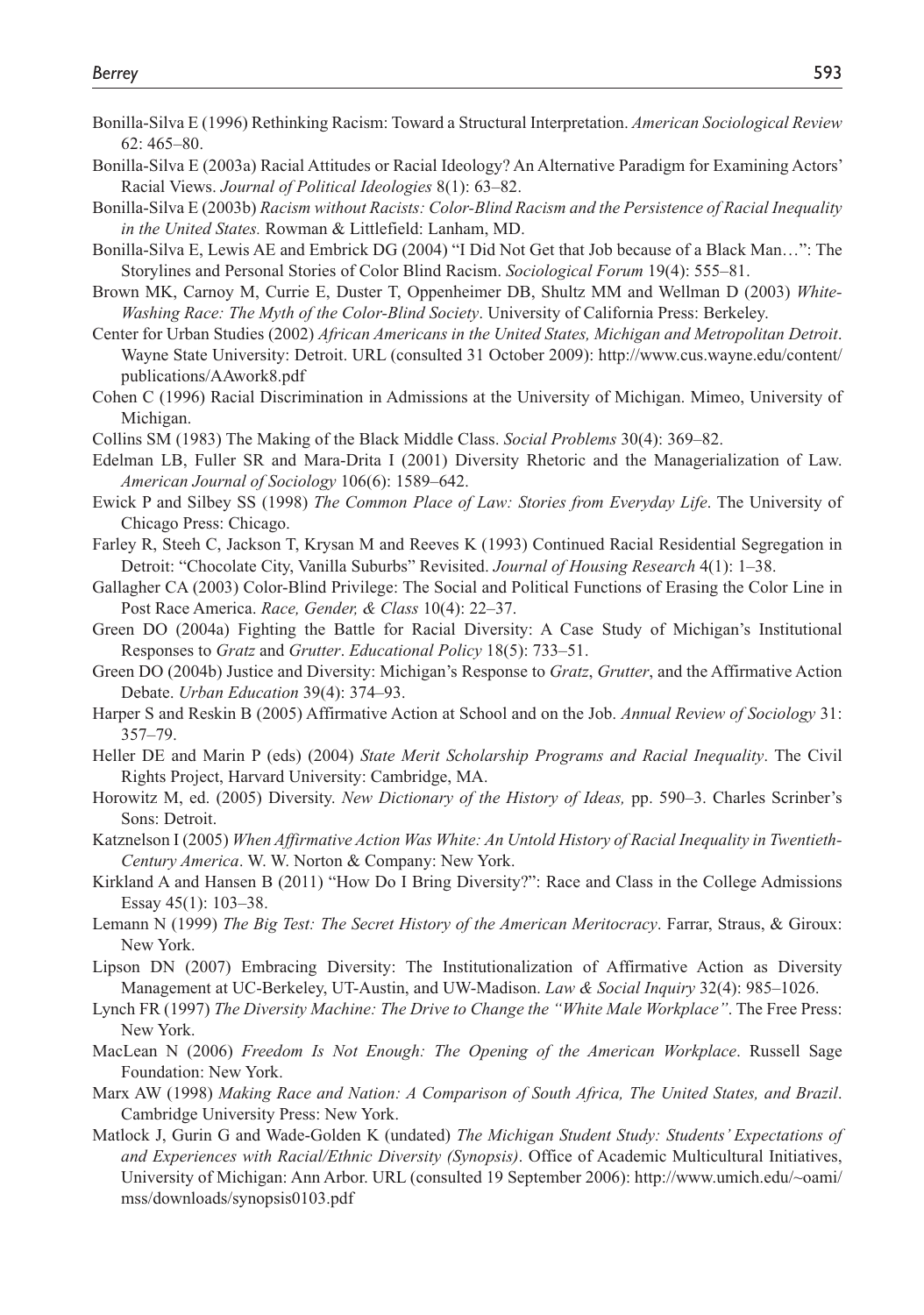- Matney MM (2003) Comparison of University of Michigan Students 1993 (Middle of Generation X) to 2002 (Beginning of Millennial Generation). *What's On Our Students' Minds* 1(2). Mimeo, Division of Student Affairs, University of Michigan.
- Monts L, Matlock J and Wade-Golden K (2002) Lessons Learned from the University of Michigan Lawsuits: Maintaining Commitments to Campus Racial and Ethnic Diversity despite Legal Challenges. Presentation at the National Conference on Race and Ethnicity in American Higher Education, 1 June, New Orleans, LA.
- Nagel J (1988) Review of *Racial Formation in the United States: From the 1960s to the 1980s* by M. Omi and H. Winant. *American Journal of Sociology* 93(4): 1025–7
- Nielsen LB (2000) Situating Legal Consciousness: Experiences and Attitudes of Ordinary Citizens about Law and Street Harrasment. *Law & Social Inquiry* 34: 1055–90.
- Omi M and Winant H (1994 [1987]) *Racial Formation in the United States: From the 1960s to the 1990s*. Routledge: New York and London.
- Peckham HH (1994) *The Making of the University of Michigan, 1917-1992*. University of Michigan Bentley Historical Library: Ann Arbor.
- Portes A and Rumbaut RG (2006) *Immigrant America: A Portrait*. University of California Press: Berkeley.
- Pryor JH, Hurtado S, Saenz VB, Santos JL and Korn WS (2007) *The American Freshman: Forty Year Trends*. Higher Education Research Institute, UCLA: Los Angeles. URL (consulted 30 October 2009): http:// www.gseis.ucla.edu/heri/40yrtrends.php
- Richardson JD and Lancendorfer KM (2004) Framing Affirmative Action: The Influence of Race on Newspaper Editorial Responses to the University of Michigan Cases. *Press/Politics* 9(4): 74–94.
- Sanlo RL, Rankin S and Schoenberg R (eds) (2002) *Our Place on Campus: Lesbian, Gay, Bisexual, Transgender Services and Programs in Higher Education*. Greenwood Publishing Group, Incorporated: Westport, CT.
- Sarat A and Simon J (eds) (2003) *Cultural Analysis, Cultural Studies, and the Law: Moving Beyond Legal Realism*. Duke University Press: Durham, NC.
- Sauder M and Espeland W (2009) The Discipline of Rankings: Tight Coupling and Organizational Change. *American Sociological Review* 74(1): 63–82.
- Schuck PH (2003) *Diversity in America: Keeping Government at a Safe Distance*. The Belknap Press of Harvard University Press: Cambridge, MA.
- Skrentny JD (2002) *The Minority Rights Revolution*. Belknap Press of Harvard University Press: Cambridge, MA.
- Slaughter S (nd) *Reflections on Students as Consumers and Students as Captive Markets: Complexities and Contradictions in Academic Capitalism*. The Center for the Study of Higher Education, University of Arizona: Tucson. URL (consulted 4 December 2009): http://www.aare.edu.au/01pap/sla01242.htm
- Slaughter S and Leslie L (1997) *Academic Capitalism: Politics, Policies and the Entrepreneurial University*. John Hopkins University Press: Baltimore, MD.
- Slaughter S and Rhoades G (2004) *Academic Capitalism and the New Economy: Markets, State, and Higher Education*. The Johns Hopkins University Press: Baltimore, MD.
- Staiger A (2006) *Learning Difference: Race and Schooling in the Multiracial Metropolis*. Stanford University Press: Stanford, CA.
- Steinberg J (2002) *The Gatekeepers: Inside the Admissions Process of a Premier College*. Penguin Books: New York.
- Steinberg S (2001) *Turning Back: The Retreat from Racial Justice in American Thought and Policy*. Beacon Press: Boston.
- Stevens M (2007) *Creating a Class: College Admissions and the Education of Elites*. Harvard University Press: Cambridge, MA.
- Stewart L and George M (1990) U-M Opens Up an Admissions Office in Detroit. *Detroit Free Press* 18 October, p. 1C.
- Stinchcombe AL (2005) *The Logic of Social Research*. University of Chicago Press: Chicago.
- Stulberg L and Chen A (2008) Beyond Disruption: The Forgotten Origins of Affirmative Action in College and University Admissions, 1961-1969. Working Paper 2007-001, Gerald R. Ford School of Public Policy, University of Michigan.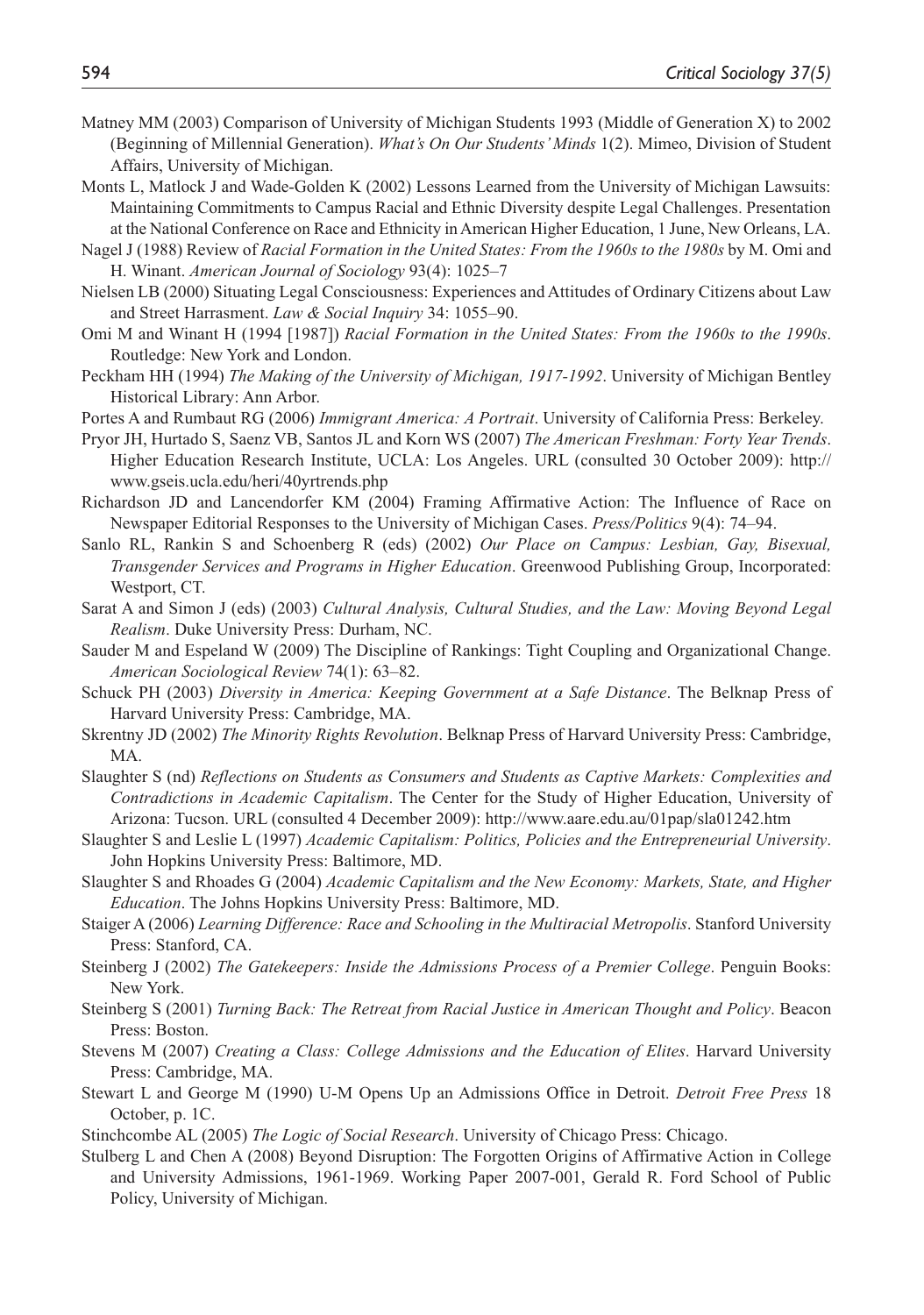- Sturm S and Guinier L (1996) The Future of Affirmative Action: Reclaiming the Innovative Ideal. *California Law Review* 84(953).
- Thomas B (1972 [1914]) *Race Orthodoxy in the South*. 2<sup>nd</sup> ed. Neale: New York.
- Thornton PH (2002) The Rise of the Corporation in a Craft Industry: Conflict and Conformity in Institutional Logics. *The Academy of Management Journal* 45(1): 81–101.
- Tomaskovic-Devey D and Stainback K (2007) Discrimination and Desegregation: Equal Opportunity Progress in U.S. Private Sector Workplaces since the Civil Rights Act. *Annals of the American Academy of Political and Social Sciences* 609(49): 49–84.
- University of Michigan (1971) *The University of Michigan Bulletin: Information for Prospective Undergraduate Students* 1(5).
- University of Michigan (1987) *The University of Michigan Bulletin: Yellow & Blue: Application Materials*  16(13).
- University of Michigan (1986) *The University of Michigan Bulletin: Yellow & Blue: Application Materials*  15(20).
- University of Michigan (1996) *Registrar Report 844:* New Freshmen by School or College, Citizenship and Ethnicity. URL (consulted 23 March 2011): http://ro.umich.edu/enrollment/ethnicity.php?limit=none#r837
- University of Michigan (1999) *Registrar Report 872a: Undergraduate Enrollment by Ethnicity, Comprehensive Studies Program, and Entry Type.* URL (consulted 20 March 2011) http://ro.umich.edu/enrollment/ ethnicity.php
- University of Michigan (2003) *Registrar Report 844:* New Freshmen by School or College, Citizenship and Ethnicity. URL (consulted 23 March 2011): http://ro.umich.edu/report/03fa844.pdf
- University of Michigan (2004a) *Registrar Report 844:* New Freshmen by School or College, Citizenship and Ethnicity. URL (consulted 23 March 2011): http://ro.umich.edu/report/04fa844.pdf
- University of Michigan (2004b) *Registrar Report 872a: Undergraduate Enrollment by Ethnicity, Comprehensive Studies Program, and Entry Type*. URL (consulted 20 March 2011) http://ro.umich.edu/ enrollment/ethnicity.php
- University of Michigan (2005a) *Registrar Report 102: Enrollment by School or College, Gender, and Class Level*. URL (consulted 20 March 2011): http://ro.umich.edu/enrollment/enrollment.php?limit=none#r102
- University of Michigan (2005b) *Registrar Report 188: Enrollment by School or College, Gender, and Class Level.* URL (consulted 20 March 2011): http://ro.umich.edu/enrollment/enrollment. php?limit=none#r102
- University of Michigan (2005c) *Registrar Report 837: Ten Year Enrollment by Ethnicit*y. URL (consulted 20 March 2011): http://ro.umich.edu/enrollment/ethnicity.php?limit=none#r837
- University of Michigan Board of Regents (1970) *Proceedings of the Board of Regents* Mar.
- University of Michigan Board of Regents (1987) *Proceedings of the Board of Regents* Mar.
- University of Michigan Board of Regents (1988) *Proceedings of the Board of Regents* Dec.
- University of Michigan Board of Regents (1991) *Proceedings of the Board of Regents* May.
- University of Michigan Board of Regents (1993) *Proceedings of the Board of Regents* Jan.
- University of Michigan Board of Regents (1994) *Proceedings of the Board of Regents* May.
- University of Michigan Board of Regents (1996) *Proceedings of the Board of Regents* July.
- University of Michigan News Service (2005) *Questions and Answers Regarding Financial Aid*. University of Michigan: Ann Arbor. URL (consulted on 31 October 2009): http://www.umich.edu/news/index. html?Releases/2005/Feb05/finaidqa
- University of Michigan News Service (2008) *U-M Enrollment Remains Steady in 2008-09*. University of Michigan: Ann Arbor. URL (consulted on 31 October 2009): http://www.ns.umich.edu/htdocs/releases/ story.php?id=6785
- University of Michigan Office of the Provost (2000) *Institutional Reporting*. University of Michigan: Ann Arbor. URL (consulted on 21 March 2011): http://www.provost.umich.edu/reports/slfstudy/ir/pdfs/i\_ reporting.pdf
- University of Michigan Office of Undergraduate Admissions (1990) *Points of Entry: The newsletter of the Office of Undergraduate Admissions for the faculty and staff of The University of Michigan* Fall 3(2).